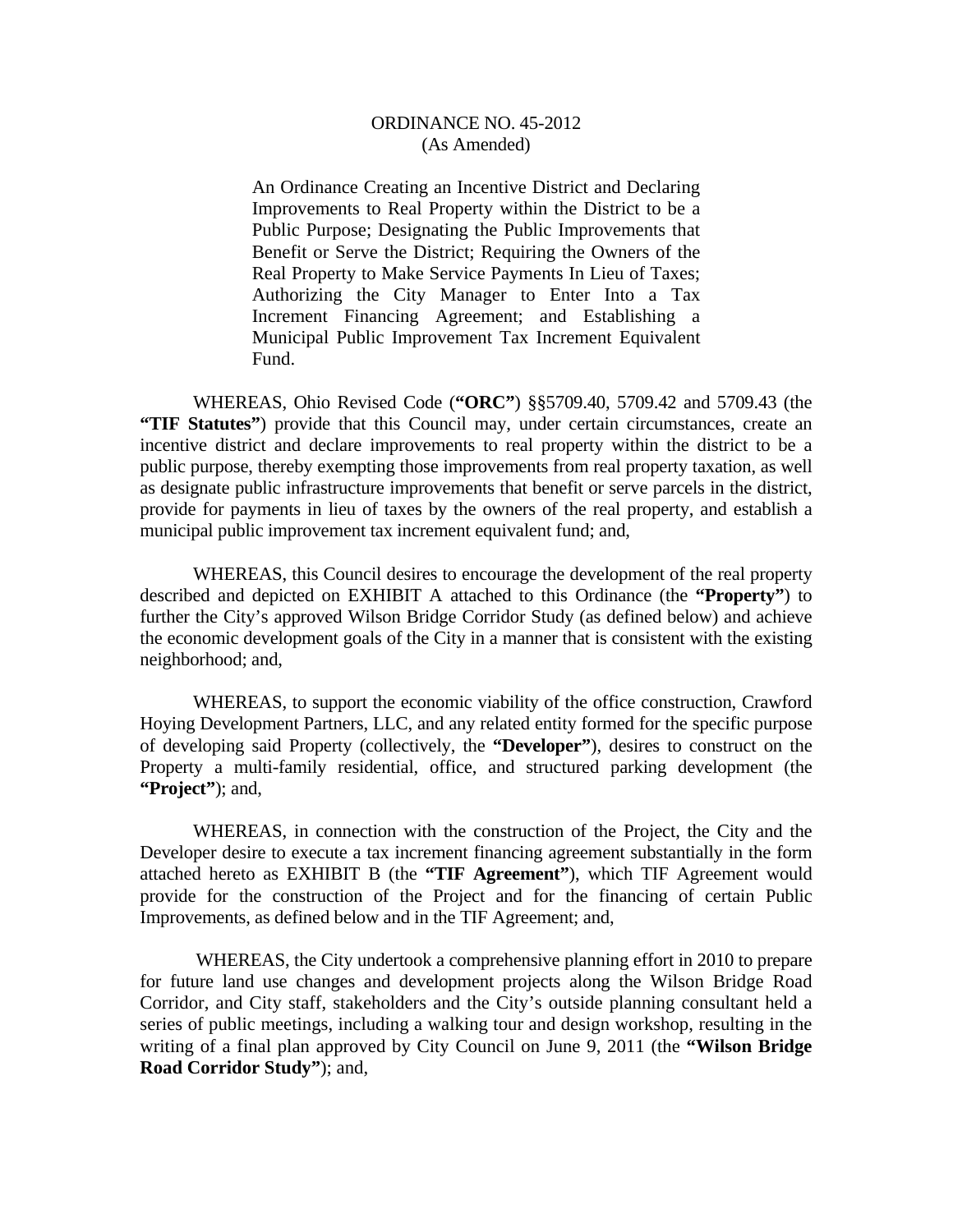WHEREAS, the Wilson Bridge Road Corridor Study establishes a vision for the future of the corridor, serving as a blueprint for creating an integrated land use pattern, and such plan described public infrastructure deficiencies, such as public roadway and pedestrian infrastructure impediments, that hamper future redevelopment opportunities; and,

 WHEREAS, this Council intends that the Property constitute an Incentive District (as defined in ORC  $\S 5709.40(A)(5)$ ) and ratifies and affirms the certification by the City Engineer, which is attached hereto as EXHIBIT C, that the public infrastructure serving the Incentive District is inadequate to meet the development needs of the Incentive District as evidenced by the Wilson Bridge Road Corridor Study; and,

 WHEREAS, it is necessary and appropriate and in the best interests of the City to provide for the payment of annual service payments in lieu of taxes (**"Service Payments"**) by the current and future owners of the Property (each an **"Owner,"** and collectively, the **"Owners"**) with respect to the Improvements pursuant to ORC §5709.42; and,

 WHEREAS, the designated public infrastructure improvements described in EXHIBIT D attached hereto (the **"Public Infrastructure Improvements"**) will benefit or serve the Property; and,

 WHEREAS, the Project to be undertaken in the Incentive District will place additional demand on the Public Infrastructure Improvements designated in this Ordinance; and,

 WHEREAS, it is in the best interests of the City to declare the Improvements to the Property within the Incentive District to be a public purpose, as Improvements are defined below and in ORC  $\S5709.40(A)(4)$ , and to provide an exemption from real property taxes as set forth in this Ordinance; and,

 WHEREAS, notice of this Council's intention to declare the Improvements exempt from real property taxes and to pass this Ordinance has been delivered to the Board of Education of the Worthington City School District (the **"Board"**) in accordance with ORC §5709.83, and this Council ratifies and affirms the delivery of such notice; and,

 WHEREAS, pursuant to ORC §5709.40(D)(1), this Ordinance directs the Service Payments to be paid to the Board in the amount of the taxes that would have been payable to the Board if the Improvements had not been exempted from taxation, as such payments and their distribution to the Board are described under ORC §5709.42; and,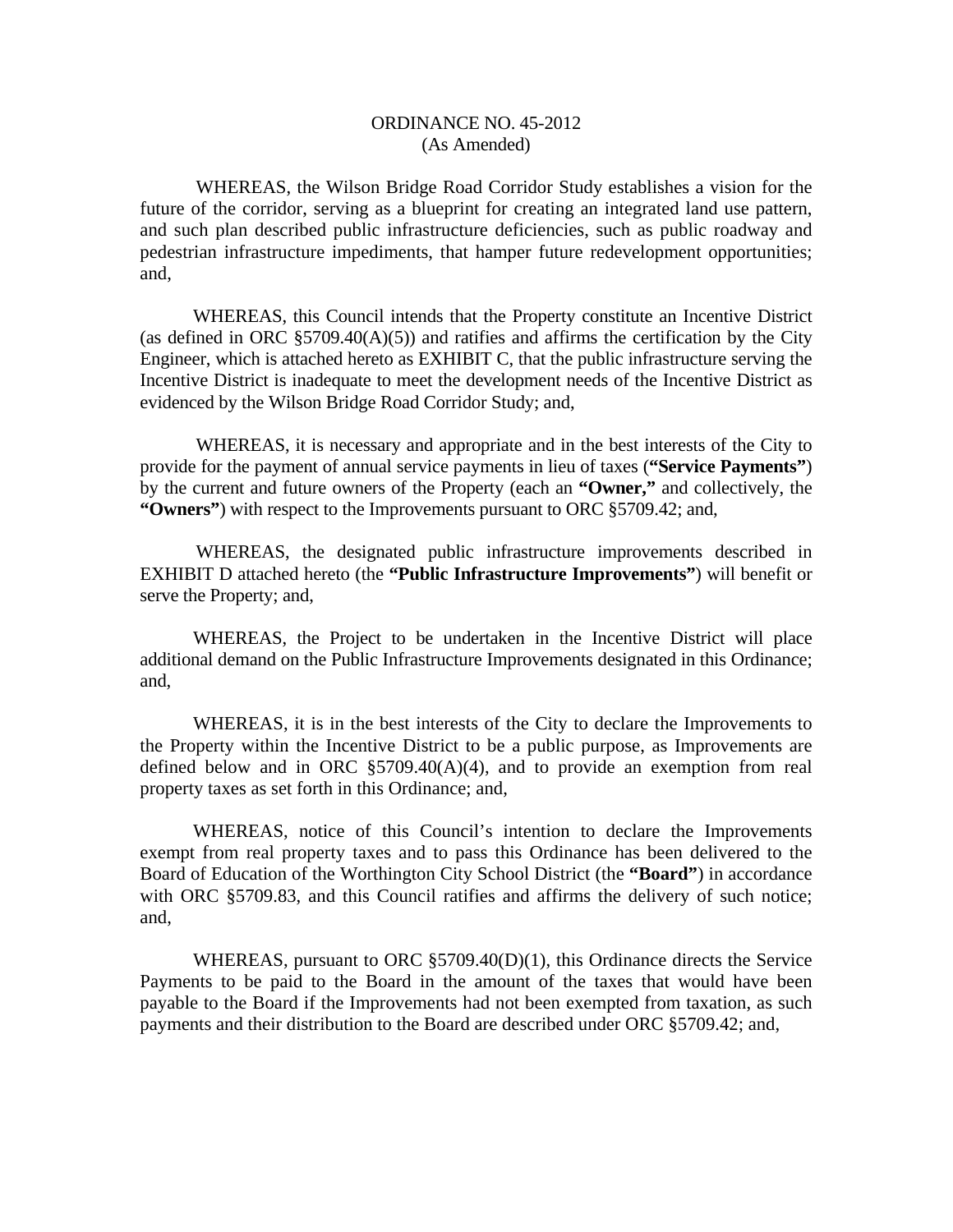WHEREAS, pursuant to ORC §5709.82(C)(2), it is the City's intention that Service Payments paid to the Board as directed in this Ordinance represent the full scope of compensation to the Board and the Board shall not be compensated under an income tax sharing arrangement as otherwise described under ORC §5709.82(D); and,

 WHEREAS, notice of this Council's intention to create an Incentive District for more than ten years and the percentage of the Improvements exempted from real property taxes exceeds 75 percent and to pass this Ordinance has been delivered to the Board of Franklin County Commissioners (**"County Commissioners"**) in accordance with ORC §5709.40(E), and this Council ratifies and affirms the delivery of such notice; and,

 WHEREAS, this Council and the County Commissioners agreed to a mutually acceptable compensation agreement, with this Council approving such an agreement via Ordinance 08-2013, to compensate those social service levying agencies providing children's services, alcohol, drug addiction and mental health services, developmental disability services, and senior option services (collectively, the **"Franklin County Social Service Agencies**"), in amounts up to the amount of the taxes that would have been payable if the Improvements had not been exempted from taxation, during the exemption period set forth in this Ordinance and as provided under ORC §5709.43(C)(1)(b)(i) (the **"Franklin County Compensation Agreement"**); and,

 WHEREAS, the City intends to apply for exemptions from taxation on behalf of the Owner or Owners of the Property located within the Incentive District, pursuant to ORC §5709.911; and,

 WHEREAS, notice of this Council's public hearing on this Ordinance has been delivered to every Owner whose real property is located within the boundaries of the Incentive District in accordance with ORC §5709.40(C)(2), and this Council ratifies and affirms the delivery of such notice; and,

WHEREAS, pursuant to ORC  $\S$  5709.40(C)(2), this Council conducted a public hearing on this Ordinance on December 17, 2012, which date was not later than thirty days prior to adopting said Ordinance; and,

 WHEREAS, this Council desires that the Public Infrastructure Improvements be constructed; and,

 WHEREAS, the City has planned for, and intends to incur, the costs to construct the Public Infrastructure Improvements; and,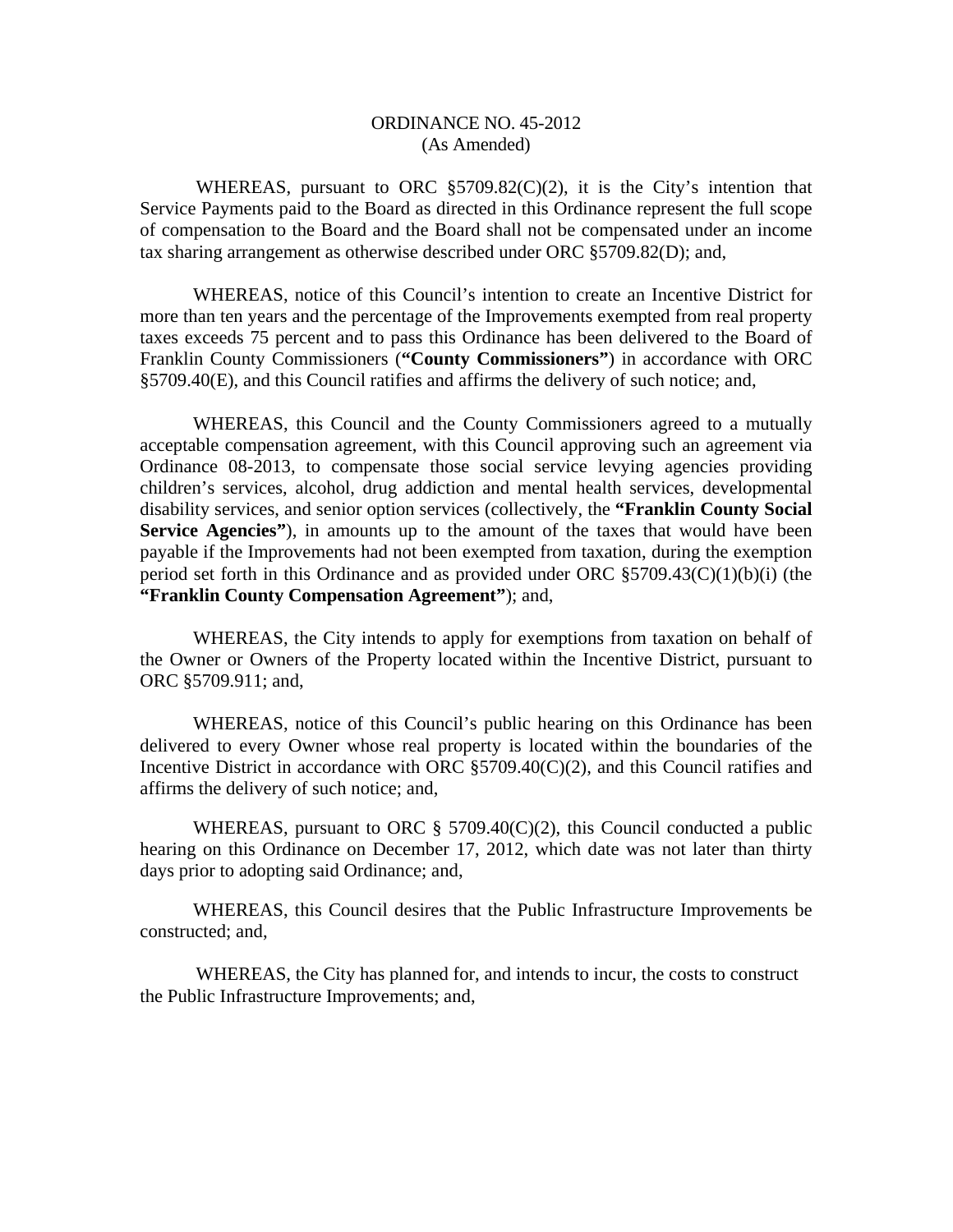WHEREAS, this Council desires that a portion of the costs of the Public Infrastructure Improvements and related expenses be paid from the Service Payments made in respect to the Improvements.

 NOW, THEREFORE, BE IT ORDAINED by the Council of the Municipality of Worthington, County of Franklin, State of Ohio:

 SECTION 1. Pursuant to and in accordance with the provisions of the TIF Statutes, this Council hereby determines and finds that it is in the best interests of the City to create an Incentive District comprised of the Property described herein (which shall constitute the **"West Wilson Bridge Road Incentive District"**) and declare the Improvements to the Property within the West Wilson Bridge Road Incentive District to be a public purpose and to grant an exemption from real property taxes on those Improvements, and this Council finds and determines that one-hundred percent (100%) of the applicable increase in true value of the Property subsequent to the effective date of this Ordinance (the **"Improvements"**) within the West Wilson Bridge Road Incentive District is hereby declared to be a public purpose, with said exemption commencing on the first day of the first tax year after the effective date of this Ordinance in which the Improvements attributable to the construction of one or more completed new buildings in the West Wilson Bridge Road Incentive District first appears on the tax list and duplicate of real and public utility property, and ending on the earlier of (i) thirty (30) years after such commencement date or (ii) the date on which the City can no longer require Service Payments, all in accordance with the requirements of ORC §5709.40 and ORC §5709.42. The life of the West Wilson Bridge Road Incentive District shall commence and end on such dates as the exemption period set forth herein.

 SECTION 2. As provided in ORC §5709.42, the Owner of the Property is hereby required to, and shall make, Service Payments to the Treasurer of Franklin County (the **"County Treasurer"**) on or before the final dates for payment of real property taxes without penalty or interest, which Service Payments shall be retained by the County Treasurer or remitted to the City for deposit in the TIF Fund (as defined below), pursuant to ORC §5709.40 and ORC §5709.42 and as provided in Section 4 of this Ordinance. Each Service Payment shall be in the same amount as the real property taxes that would have been charged and payable against the Improvements (after credit for any other payments received by the City under ORC §319.302) had an exemption from taxation not been granted, and otherwise shall be in accordance with the requirements of the TIF Statutes. Any late Service Payments shall be subject to penalty and bear interest at the then current rate established under ORC §323.121(B)(1) and ORC §5703.47 or any successor provisions thereto, as the same may be amended from time to time (the payment of penalties and interest are collectively referred to herein with the annual service payments in lieu of taxes and any related amounts received by the City under ORC §319.302 as the Service Payments).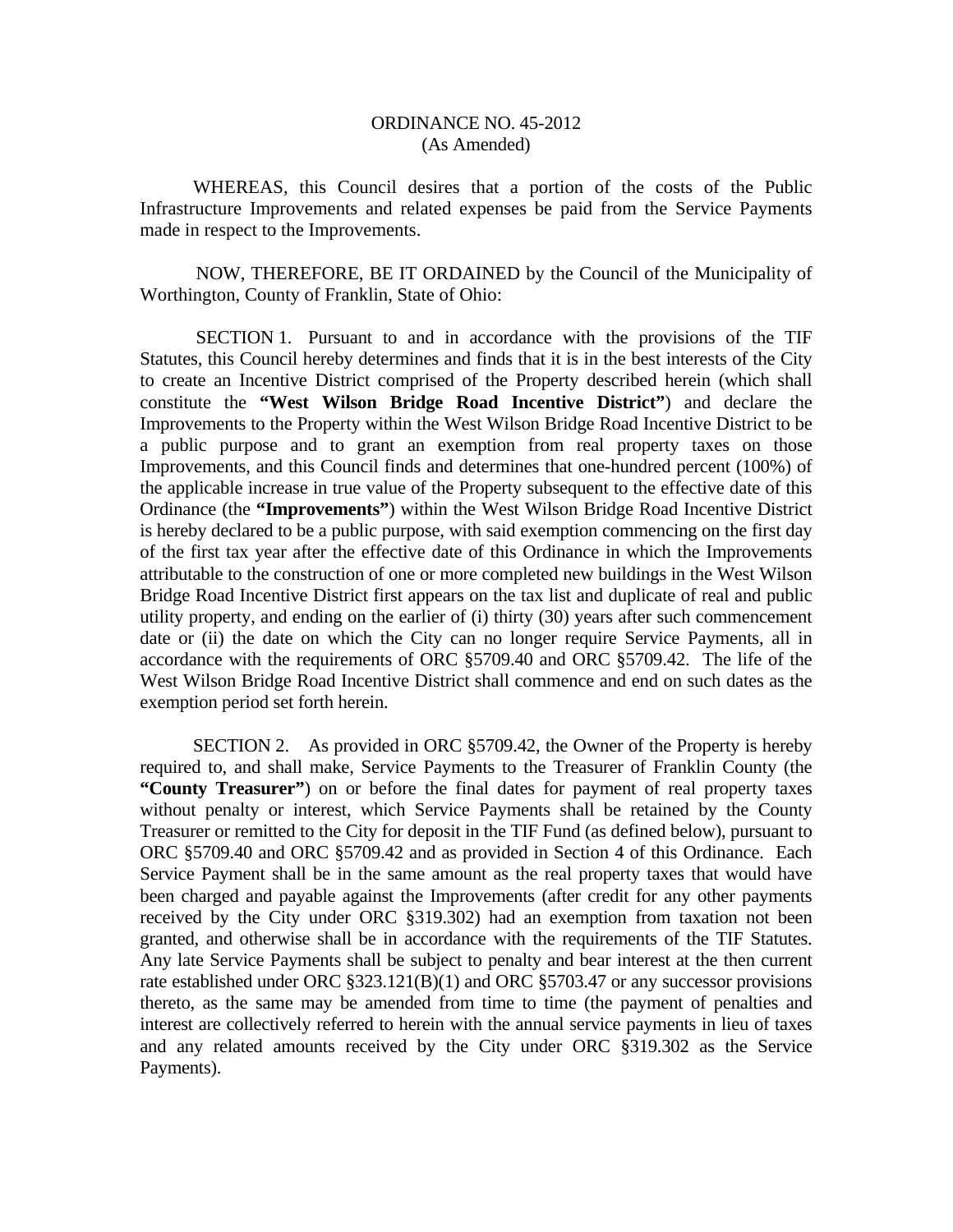Service Payments are to be paid to the Board by the County Treasurer in an amount equal to the property tax payments the Board would have received from the portion of the Improvements exempted from taxation had the Improvements not been exempted. Any remaining Service Payments, after payments made to the Board under this Section, shall be allocated and deposited in accordance with Section 4 of this Ordinance.

 SECTION 3. This Council finds and determines that the Public Infrastructure Improvements will benefit or serve the Property in the West Wilson Bridge Road Incentive District.

 SECTION 4. This Council hereby authorizes and directs the Director of Finance to establish, pursuant to and in accordance with the provisions of ORC §5709.43, the West Wilson Bridge Road Municipal Public Improvement Tax Increment Equivalent Fund (the **"TIF Fund"**) to be maintained in the custody of the City. The TIF Fund shall receive all Service Payments made in respect of the Improvements which are received by the City from the County Treasurer in accordance with this Ordinance.

 The Service Payments received by the City shall be deposited into the TIF Fund and used (i) first, to pay the City's customary and reasonable costs related to the exercise of its rights and the discharge of its obligations under the TIF Statutes, this Ordinance, and all other related laws, agreements and undertakings, (ii) second, to make payments to the County Commissioners to compensate the Franklin County Social Service Agencies as described in the Franklin County Compensation Agreement; (iii) third, to pay the costs of the construction of the Public Infrastructure Improvements, and (iv) fourth, if any Service Payments remain in the TIF Fund after the payments described in  $(i) - (iii)$ above, to make payments to the City to be used for purposes of making any other future Public Infrastructure Improvements.

 The TIF Fund shall remain in existence so long as the Service Payments are collected and used for the aforesaid purposes, after which the TIF Fund shall be dissolved in accordance with ORC §5709.43(D). Upon such dissolution, any incidental surplus remaining in the TIF Fund shall be disposed as provided in ORC §5709.43(D).

 SECTION 5. The City Manager is hereby authorized to execute the TIF Agreement on behalf of the City substantially in the form attached hereto as EXHIBIT B, which TIF Agreement includes provisions regarding the construction of the Project and the Public Infrastructure Improvements providing for, among other things, the payment of Service Payments with respect to the Property and the use of the TIF Funds, together with such revisions or additions thereto as approved by the City Manager as consistent with the objectives and requirements of this Ordinance, which approval shall be conclusively evidenced by the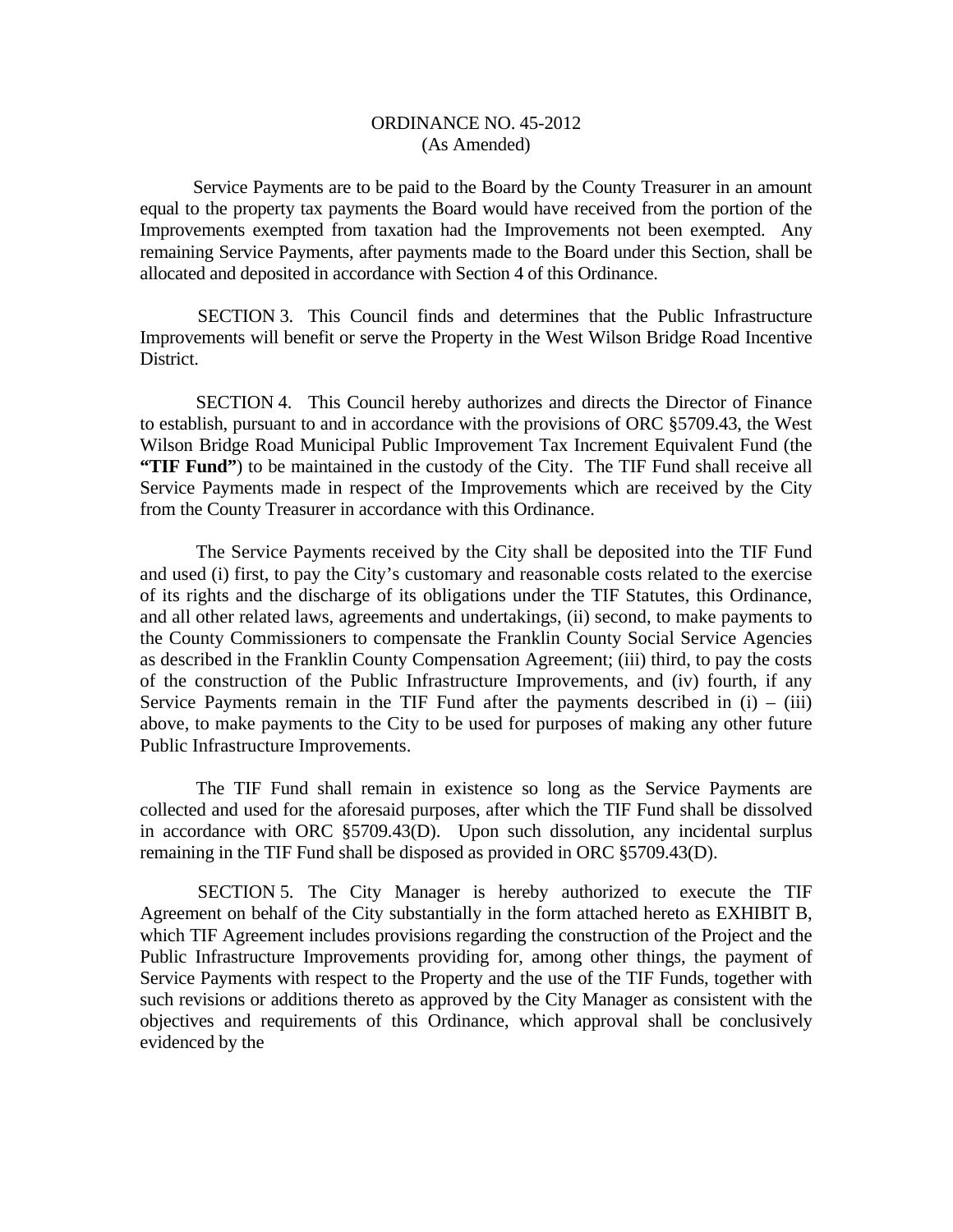signing of said TIF Agreement. The City Manager and other appropriate City officials are further authorized to provide such information and to execute, certify or furnish such other documents, and to do all other things as are necessary for and incidental to carrying out the provisions of the TIF Agreement.

 SECTION 6. The City Manager, the Director of Finance and the Director of Law, and any other City official, as appropriate, are each authorized and directed to sign any other documents, instruments or certificates and to take such actions as are necessary or appropriate to consummate or implement the transactions described in or contemplated by this Ordinance.

SECTION 7. Pursuant to ORC §5709.40(I), the Clerk of this Council is hereby directed to deliver a copy of this Ordinance to the Director of the Ohio Development Services Agency within fifteen days after its passage, and on or before March 31 of each year that the exemption set forth in Section 1 hereof remains in effect, the City Manager shall cause to be prepared and submitted to the Director of the Development Services Agency the status report required thereunder.

 SECTION 8. This Council finds and determines that all formal actions of this Council concerning and relating to the passage of this Ordinance were taken in an open meeting of this Council and that all deliberations of this Council that resulted in those formal actions were in meetings open to the public in compliance with the law.

SECTION 9. That notice of passage of this Ordinance shall be posted in the Municipal Administration Building, the Worthington Library, the Griswold Center and the Worthington Community Center and shall set forth the title and effective date of the Ordinance and a statement that the Ordinance is on file in the office of the Clerk of Council. This Ordinance shall take effect and be in force from and after the earliest period allowed by law and by the Charter of the City of Worthington, Ohio.

Passed May 6, 2013

 \_[Signature on File]\_\_\_\_\_\_\_\_\_\_\_\_\_\_\_\_\_\_ President of Council

Attest:

\_[Signature on File]\_\_\_\_\_\_\_\_\_\_ P.H. December 17, 2012

 Introduced December 10, 2012 Effective May 29, 2013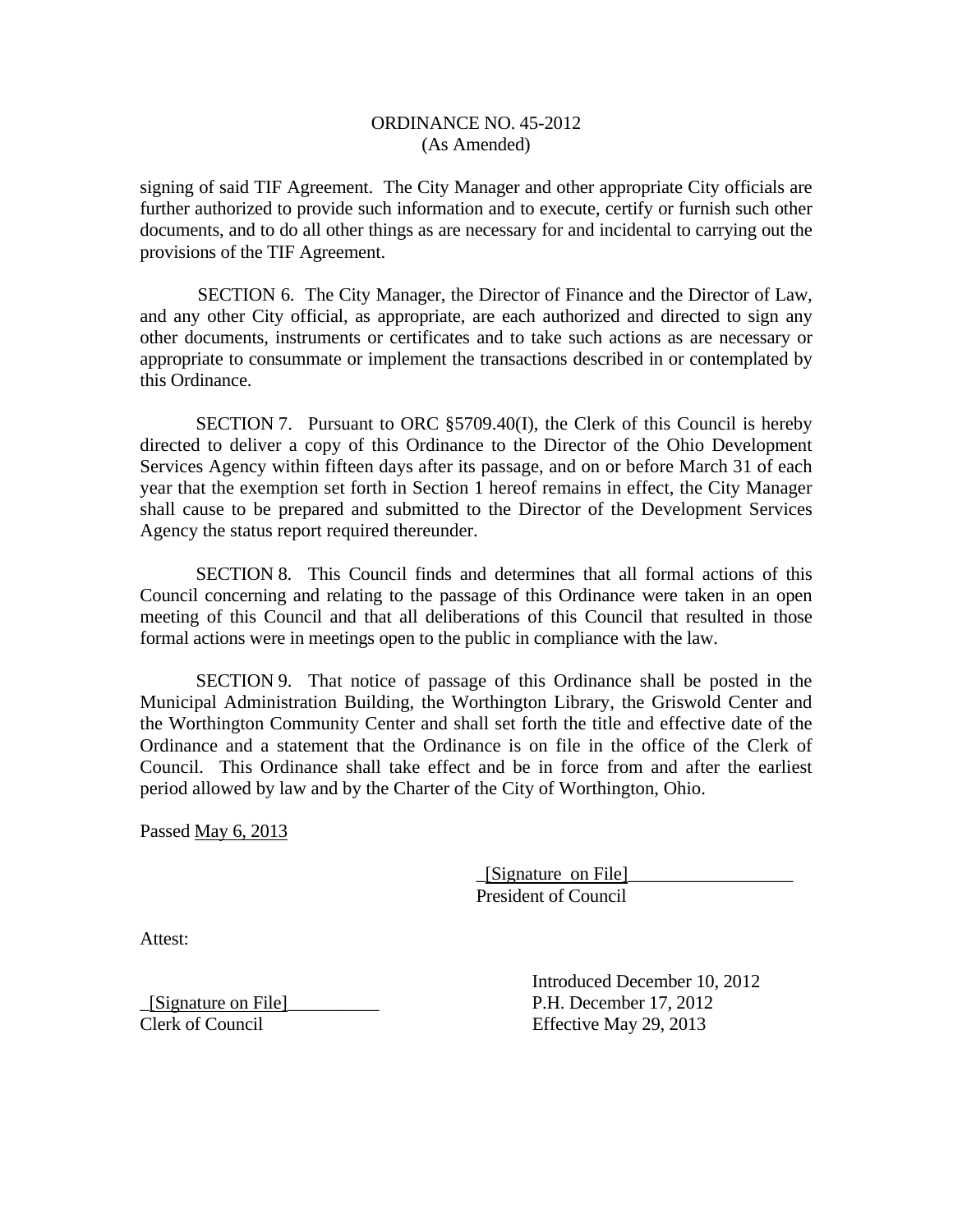#### **EXHIBIT A**

#### **PROPERTY DESCRIPTION**

 Real property located at 160 West Wilson Bridge Road, Parcel No. 100-005595- 00, and as that real property is set forth as Lot 1 in the Final Plat prepared under Case No. SUB 03-12, Drawings No. SUB 03-12, dated March 29, 2013, attached hereto and incorporated herein, and which such property is collectively enclosed in single, continuous boundary, in Worthington, Franklin County. This Property shall include any purported subdivisions of the enumerated parcel.

This real property may be identified by such Parcel Number as may be reassigned by the Franklin County Auditor and street address as assigned by the City of Worthington.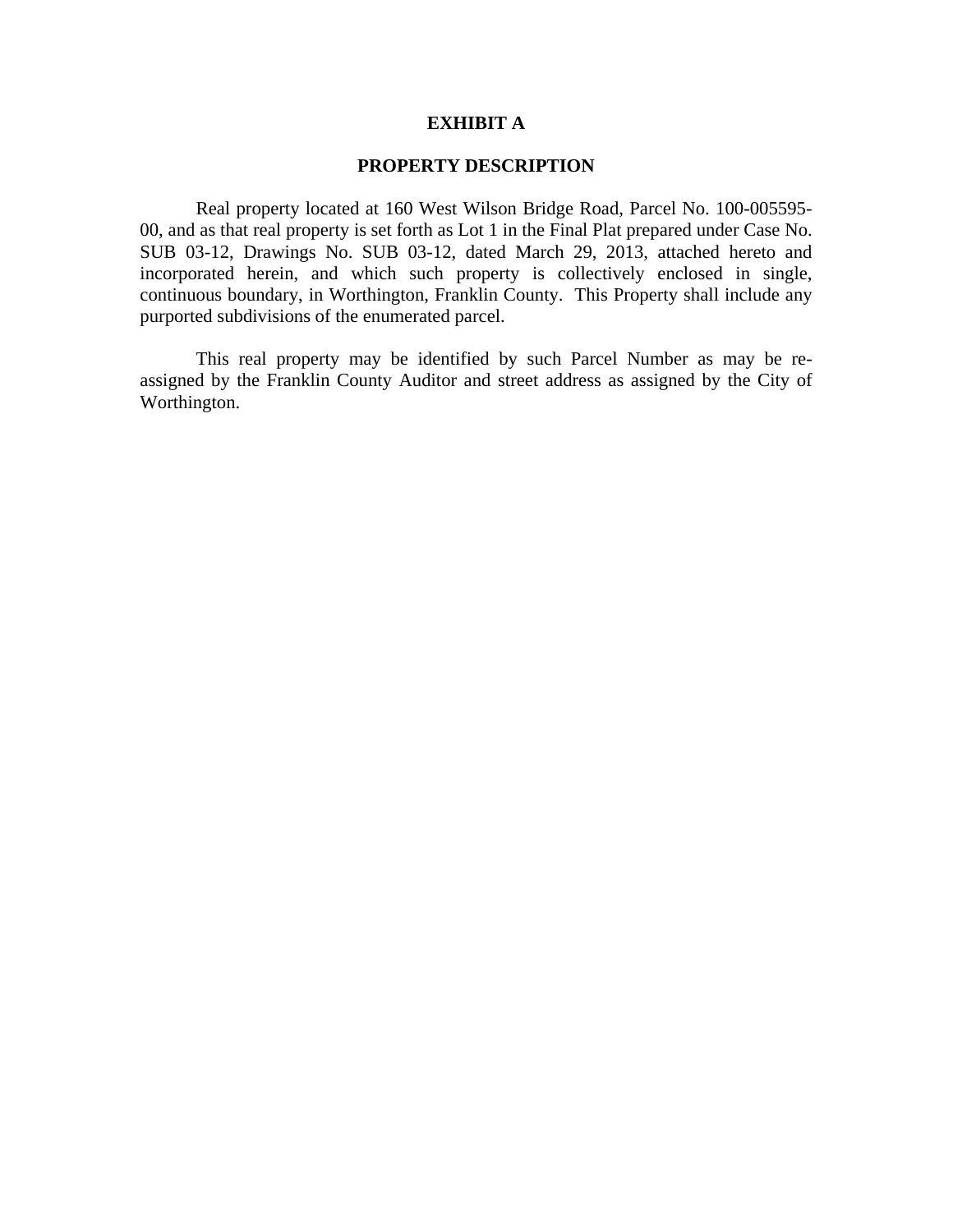# **SHOPS AT WORTHINGTON PLACE**

(BEING A RESUBDIVISION OF LOT 2 OF WORTHINGTON MALL SUBDIVISION. P.B. 109. P. 85 AND LOT 4 OF WORTHINGTON SQUARE, P.B. 57, P. 40)

> SITE 电监理

CITY OF WORTH? DRAWING NO.

DATE  $3/29$ 

LOCATION MAP AND BACKGROUND DRAWING SCALE: 1" = 1000"

#### SERVEY DATA:

NANTS OF BEARINGS. The bootings above on this plot we hadd on the China State Figs. Using the constant  $\mu_0$  are the State (1983) and bootings of planes in the State state of the state of the state of the state of the st

SOURCE OF BATA: The searces of recorded survey data<br>estimated in breplan and test of this plat are the numerical of the<br>Raumder's Office, franklin County, Obie,

IRON PINS from Pins where industed heroes, unless states otherwise redsel, are to be set and are too paper. We<br>recently free independent states of the state of the state of the state of<br>paper plane of the state of the stat

DE CHARLES MARKETINE (Framework interlays, where we have a spectral of the system of the system of the system of the system of the system of the system of the system of the system of the system of the system of the system



We do hereby retify that as how surveyed the premium, prepared the estatement plut, and that and the predict difference are in flast and

Professional Sundger No. 6250

SUNDED & PLATED



Senator in the State of Claus, Courty of Tauxida, Cay, of Week<br>mass haige is the State of Claus Claus (Senator In the State of the State of<br>the State of the State of the State of the State of the State of the State<br>of the

The undersigned, WORTHINGTON SQUARE VENTURE, LLC, as Ohio Strick in this contribution of the position of the position of the position of the position of the position of the position of the position of the position of the

 $\label{thm:main} There exists an operator of, where in the case of the plot, for the overtransition equation and minimum and minimum of pathly and given by the two-  
tion of the group, and the two-  
formal value of the group, the  $in$  or   
the group of the group, the problem is an arbitrary constant. If the case is an isomorphism and the case of the cycle of the$ comercione to ati<br>Islavision voluntu

In Winness Whereof, WANTURE, LLC, as One linear lighting company, has noted that the SQUARE VENTURE, LLC, as One linear lighting company, has

 $W$ 

Sizont and Acknowledged in the presence of:

WORTHINGTON SQUARE<br>VENTURE, LLC.<br>an Ohio limited liability energiesy

STATE OF OHIO<br>COUNTY OF FRANKLIN mi

 $\label{thm:main} \begin{array}{c} \mbox{fiffter\ } m, \hbox{ $a$-Nowp\ } \mbox{Paffin is and for mid fluid; givenably smooth AATTEAC A CAL, AIAA, VocF of (real) and L and Uocdfingous of WOCFTBAC VCSCAS (QCA) and Vcoffed by a  
group, sAtra, a. O4a, and Gocdfingous, a  
has a density and a factor of the two groups of the two groups of the two groups of OAC. VCSCTUF, I, I, C, , \hbox{ $a$- Ode b in timeal fielding of the two groups.} \end{array}$ myany, for the uses and purp

In Witness Thereof, I have been too set my band and affined my official and this day of  $-39.1$ 

vol.thir dep of Director of Engineering Worthington, Ohio City Monager, Worthington Ohio In witness thereof, I have herearmany band and affined my and<br>c day of Clet of Council Warthington, Ohio  $20 \begin{array}{l} \mbox{In addition of}\quad \quad \ \ \, \mbox{and}\quad \quad \ \ \, \mbox{and}\quad \quad \ \ \, \mbox{and}\quad \quad \ \ \, \mbox{and}\quad \quad \ \, \mbox{and}\quad \quad \ \, \mbox{and}\quad \quad \ \, \mbox{and}\quad \quad \ \, \mbox{and}\quad \quad \ \, \mbox{and}\quad \quad \ \, \mbox{and}\quad \quad \ \, \mbox{and}\quad \quad \ \, \mbox{and}\quad \quad \ \, \mbox{and}\quad \quad \ \, \mbox{and}\quad \quad \ \, \mbox{and}\quad \$ Franklin County, Ohio

Auditor.

Deputy Andrer. Franklin County, Ohio

Clerk, Musicipal Plassing Communities

Worthington, Ohio

 $\begin{minipage}{0.9\linewidth} \begin{minipage}{0.9\linewidth} \textbf{Answer:} & \textbf{44:} & \textbf{46:} & \textbf{47:} \\ \textbf{29:} & \textbf{29:} & \textbf{49:} & \textbf{40:} \\ \textbf{20:} & \textbf{40:} & \textbf{41:} & \textbf{42:} \\ \textbf{41:} & \textbf{42:} & \textbf{43:} & \textbf{45:} \\ \textbf{45:} & \textbf{46:} & \textbf{47:} & \textbf{48:} \\ \textbf{47:} & \textbf{48$ 

File No.

Deputy Recorder Franklin County, Ohio MacHook Pages

Remodes

**CITY COUNCIL** 

**Excelled Covers, Clair** 

PLANNING & ZONING APPROVAL ORDINANCE JIO, 07-2013 avended For au Fata DATE  $4/1/$ 12

**Tin far**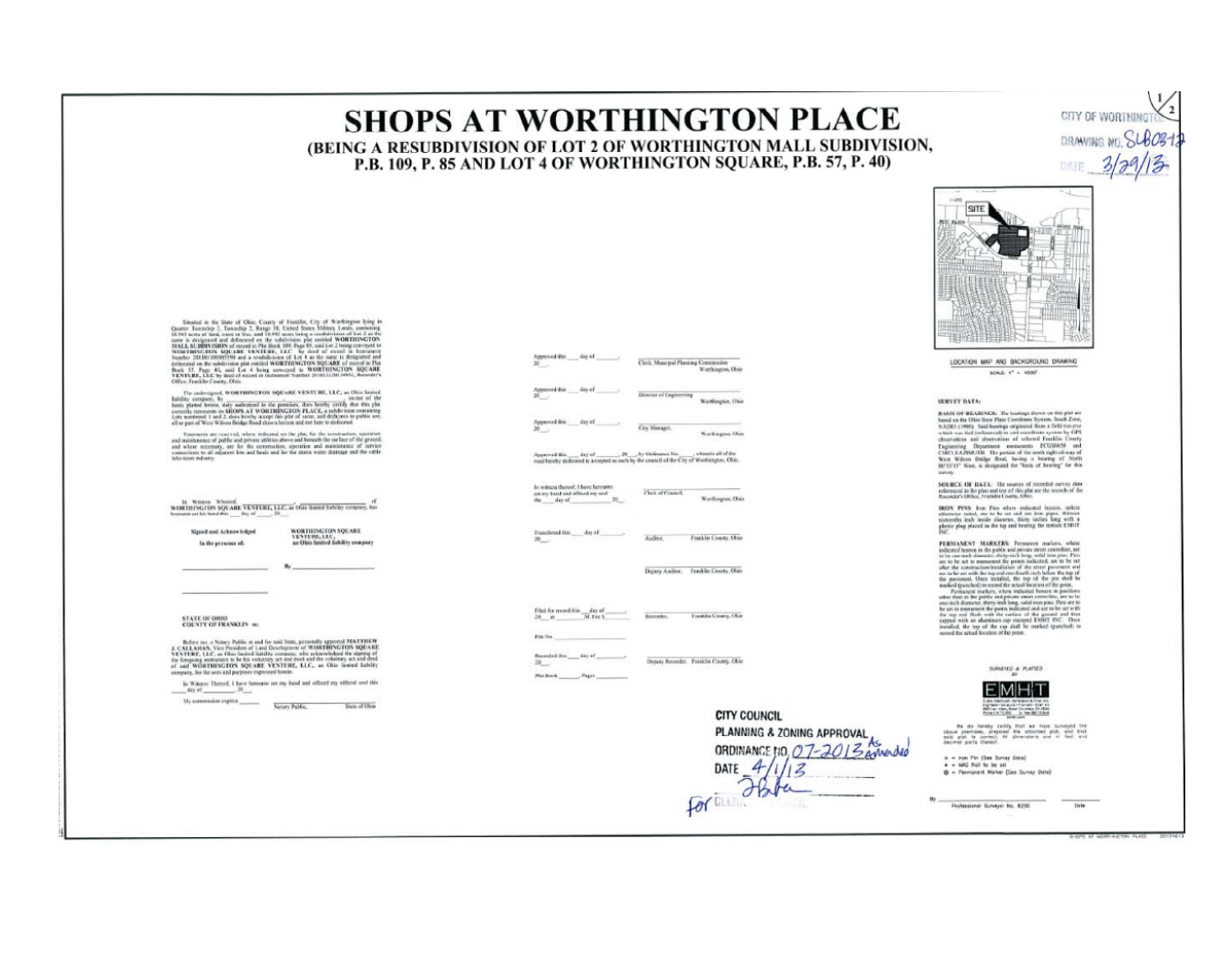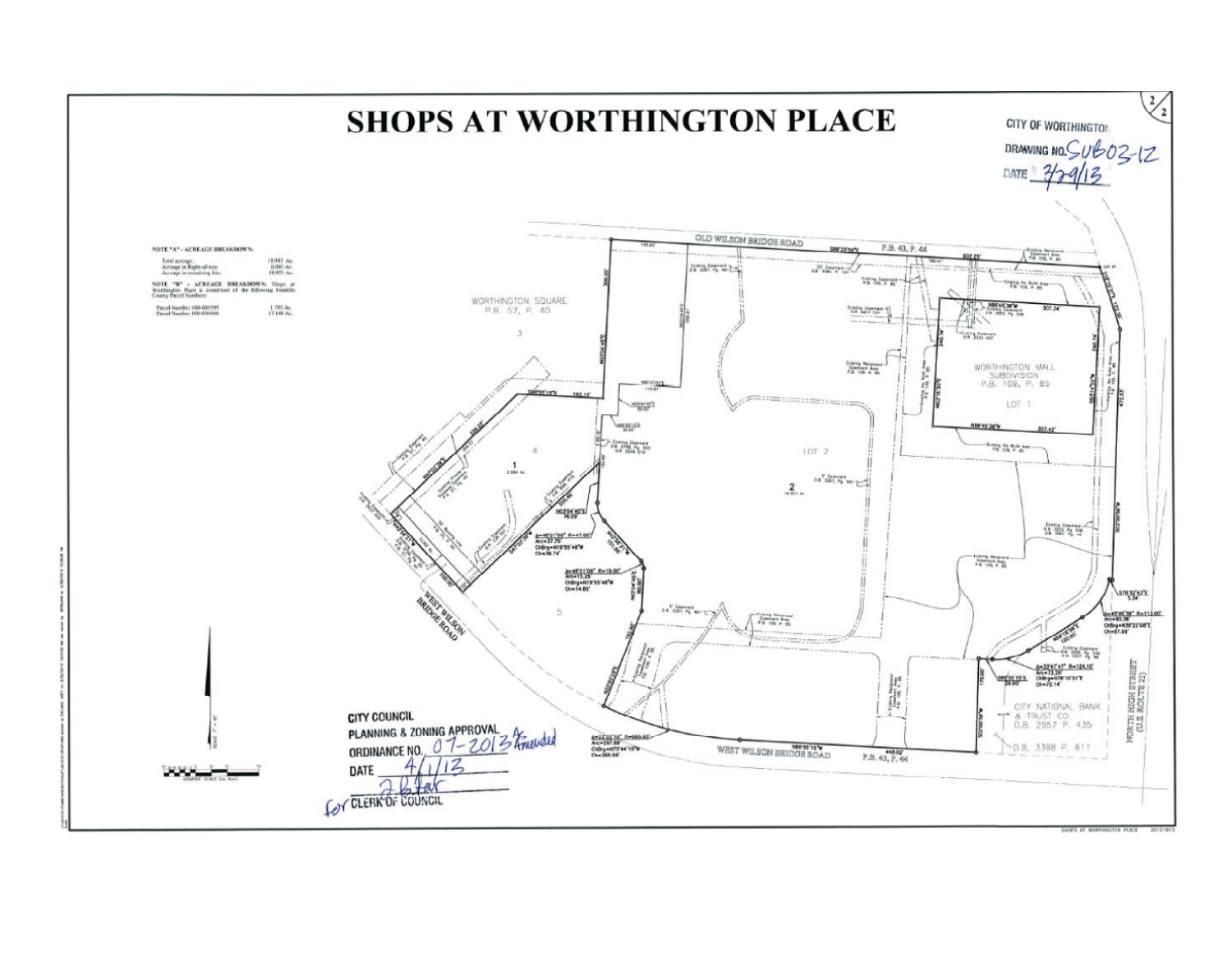#### **EXHIBIT B**

## **TAX INCREMENT FINANCING AGREEMENT Between THE CITY OF WORTHINGTON And CRAWFORD HOYING DEVELOPMENT PARTNERS, LLC**

 This Tax Increment Financing Agreement ("**Agreement**") is made this\_\_\_ day of \_\_\_\_\_\_\_\_\_\_\_\_\_, 2013, by and between the City of Worthington, Ohio (the **"City"**), a municipal corporation organized and existing under the constitution and the laws of the State of Ohio, with its main office located at 6550 North High Street, Worthington, Ohio 43085, and Crawford Hoying Development Partners, LLC, an Ohio limited liability company (the **"Developer"**), with an office located at 555 Metro Place North, Suite 600, Dublin, Ohio 43017.

#### **WITNESSETH:**

**WHEREAS**, the Developer, and any related entity formed for the specific purpose of developing the Property, as described herein, owns or plans to acquire all of the real property described and/or depicted in Exhibit "A", attached to this Agreement and incorporated herein, located in the City (collectively, the **"Property"**), and identified in tax year 2013 by the Franklin County Auditor as tax parcel number 100-005595; and

**WHEREAS**, the Developer has proposed the redevelopment of the Property as a multifamily residential, office, and structured parking development (the **"Project"**), as more fully described in Exhibit B, Scope of Work, attached to this Agreement and incorporated herein; and

**WHEREAS**, the City anticipates passing or has passed Ordinance No. 45-2012, as amended (the **"TIF Ordinance"**), pursuant to and in accordance with Ohio Revised Code (**"ORC"**) Sections 5709.40, 5709.42 and 5709.43 (the **"TIF Statutes"**), (i) creating the West Wilson Bridge Road Incentive District (the **"West Wilson Bridge Road Incentive District**"), which includes the Property as depicted on Exhibit "A"; (ii) declaring that the increase in assessed value of the Property (which increase in assessed value is the **"Improvement"**, as that term is defined in ORC Section  $5709.40(A)(4)$ ) within the West Wilson Bridge Road Incentive District is a "public purpose"; (iii) declaring that the Public Infrastructure Improvements (as defined hereafter) to be made are designated as those public infrastructure improvements that benefit or serve, or that once made will benefit or serve, the West Wilson Bridge Road Incentive District; (iv) providing for the exemption of one hundred percent (100%) of the Improvement within the West Wilson Bridge Road Incentive District from real property taxation (hereinafter referred to as the **"Exempted Portion of the Improvement"**), commencing with the first day of the first tax year after the effective date of the TIF Ordinance in which the Improvements attributable to the construction of one or more completed new buildings in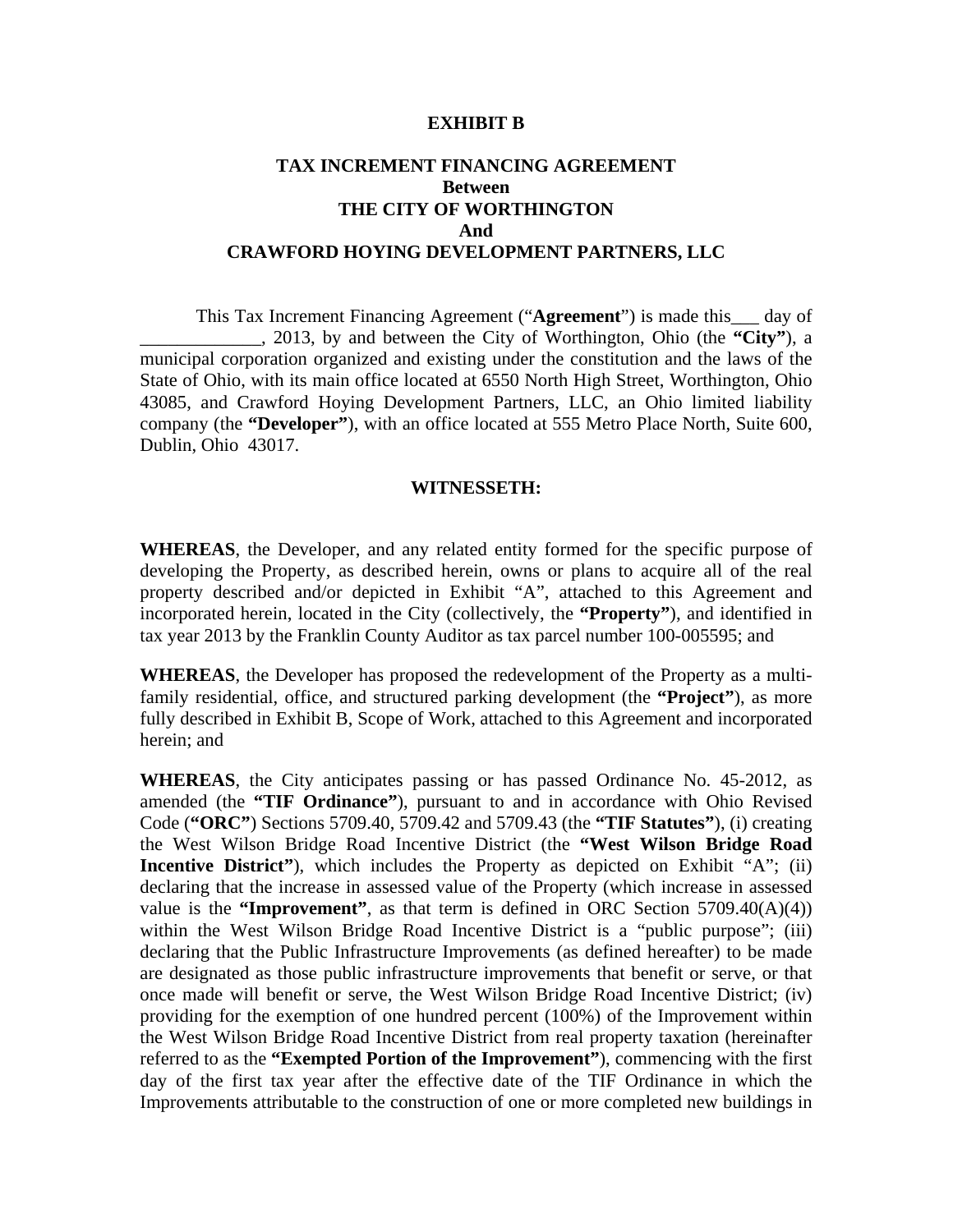the West Wilson Bridge Road Incentive District first appears on the tax list and duplicate of real and public utility property, and ending on the earlier of (a) thirty (30) years after such commencement date or (b) the date on which the City can no longer require Service Payments (as hereinafter defined) to be paid to the West Wilson Bridge Road Municipal Public Improvement Tax Increment Equivalent Fund (the **"TIF Fund"**), which TIF Fund is established in the TIF Ordinance, all in accordance with the requirements of the TIF Statutes; and (v) providing for the payment of service payments in lieu of real property taxes (the **"Service Payments"**, as further defined in Section 1 hereof), which are to be charged and collected in the same manner and in the same amount as the real property taxes that would have been charged and payable against the Exempted Portion of the Improvement; and

**WHEREAS**, the TIF Ordinance includes provisions, pursuant to ORC Section  $5709.82(C)(2)$ , for compensation to be made, solely from the Service Payments, to the Board of Education of the Worthington City School District (the **"Board"**), to compensate the Board in the amount of the taxes that would have been payable to the Board if the Improvements had not been exempted from taxation; and

**WHEREAS**, the TIF Ordinance includes provision for compensation to be made, solely from the Service Payments, to the Board of Franklin County Commissioners (the **"County Commissioners"**), which compensation is expected to be more fully described in a compensation agreement between the City and the County Commissioners (the **"Franklin County Compensation Agreement"**), to compensate those social service levying agencies that provide children's services, alcohol, drug addiction and mental health services, developmental disability services, and senior option services (collectively, the **"Franklin County Social Service Agencies"**) in amounts as set forth in the Franklin County Compensation Agreement; and

**WHEREAS**, the City has determined that the construction of the Project by the Developer and the fulfillment generally of this Agreement, are in the best interests of the City and will advance the health, safety and welfare of its residents; and

**WHEREAS**, in consideration of actions to be taken by the City, the Developer has agreed to construct the Improvements; and

**WHEREAS**, the City will cause to be made certain related public infrastructure improvements, as outlined in Exhibit "C", attached hereto and incorporated herein (collectively, the **"Public Infrastructure Improvements"**) that, once made, will benefit or serve the Property and the West Wilson Bridge Road Incentive District; and

**WHEREAS**, the determination by the City in the TIF Ordinance that the Improvement to parcels in the West Wilson Bridge Road Incentive District is a "public purpose" was made solely and exclusively for the purpose of permitting the aforementioned tax exemption and imposition of the obligation to pay Service Payments to pay or finance costs of the Public Infrastructure Improvements; and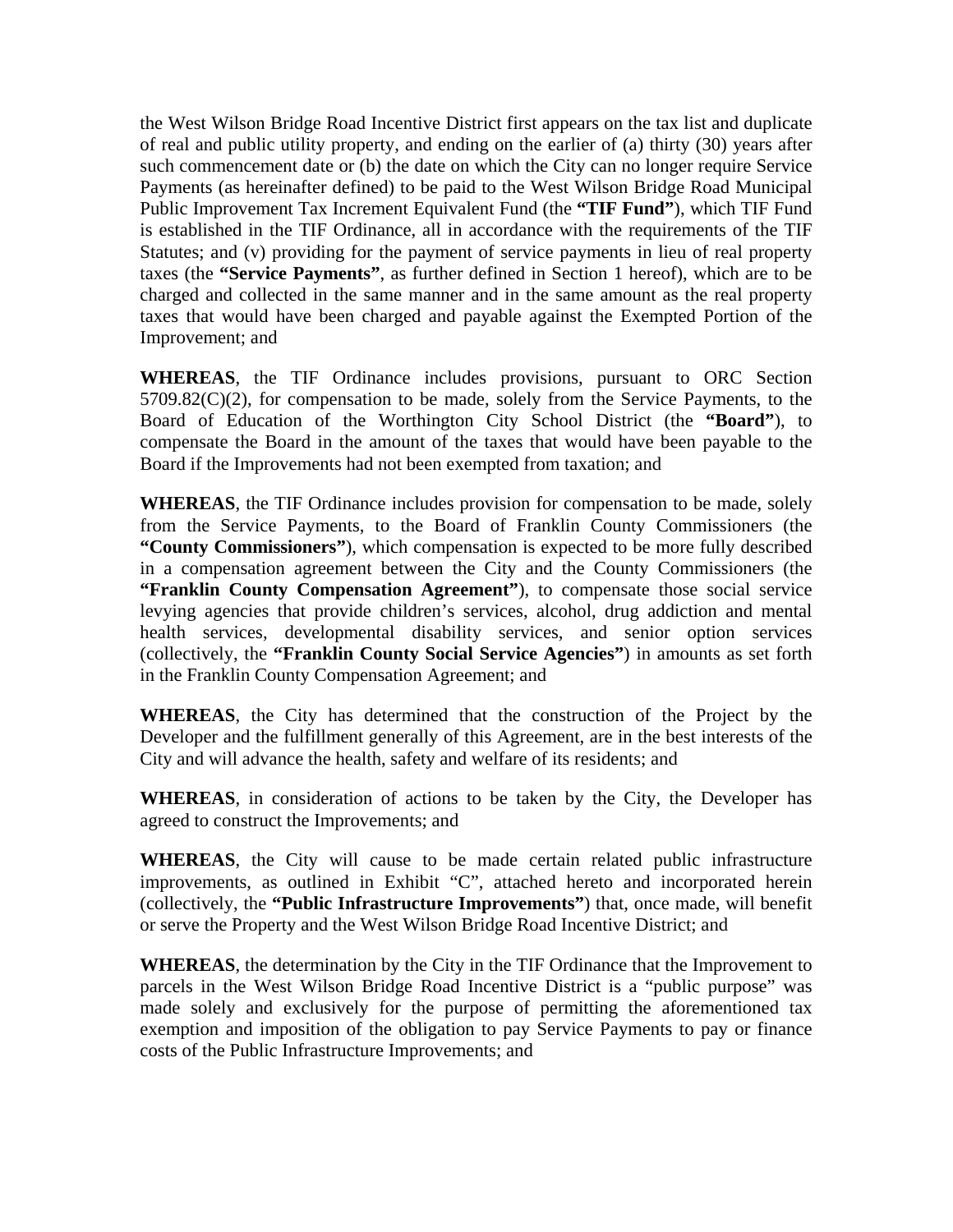**WHEREAS**, the City and the Developer desire to enter into this Agreement, which defines the rights and responsibilities of each party.

**NOW THEREFORE,** the Developer, pursuant to this Agreement and for itself and its successors and assigns to or of the Property, hereby declares that the Property and the Project shall be held, developed, encumbered, leased, occupied, improved, built upon, used and conveyed subject to the terms and provisions of this Agreement; and, in consideration of these premises and the mutual covenants and obligations of the Parties hereto set forth, each of them does hereby covenant and agree as follows:

§1. Covenant to Make Payments in Lieu of Taxes. The Developer agrees, for itself and its successors and assigns to or of the Property or any part thereof (the Developer and each successor or assign is individually referred to as an "Owner" and collectively as the "Owners"), that the Owners shall pay all Service Payments with respect to the Exempted Portion of the Improvement on the Property pursuant to and in accordance with the TIF Statutes, the TIF Ordinance and this Agreement. All such Service Payments as are levied and assessed from time to time shall be made semiannually to the Treasurer of Franklin County (or to the Treasurer's designated agent for collection of the Service Payments) on or before the date on which the semi-annual payment in respect of real property taxes would otherwise be due and payable for the Exempted Portion of the Improvement. Each semiannual payment of Service Payments shall be in the same amount as the real property taxes that would have been charged and payable against the Exempted Portion of the Improvement had an exemption from taxation not been granted, and otherwise shall be in accordance with the requirements of the TIF Statutes, including any interest assessed on any late payment of the Service Payments (currently established under Sections  $323.121(B)(1)$  and  $5703.47$  of the ORC, as the same may be amended from time to time). The payment of penalties and interest are collectively referred to herein with the service payments in lieu of taxes as the "Service Payments." The Service Payments, and any other payments in respect of each parcel within the West Wilson Bridge Road Incentive District that are received by the County Treasurer in connection with the reduction required by ORC Section 319.302, as may be amended from time to time, or any successor provisions thereto as may be amended from time to time (the **"Property Tax Rollback Payments"**), shall be allocated and distributed in accordance with Section 5 of this Agreement.

The exemption provided in the TIF Ordinance commences with the first day of the first tax year after the effective date of the TIF Ordinance in which any Improvement that is attributable to the construction of one or more new buildings in the West Wilson Bridge Road Incentive District first appears on the tax list and duplicate of real and public utility property and ends when the City can no longer use the Service Payments for any lawful purpose under the TIF Statutes or on the thirtieth  $(30<sup>th</sup>)$  anniversary of such commencement date, whichever is first to occur.

No Owner shall, under any circumstances whatsoever, be required for any period of any tax year to pay, whether pursuant to ORC Section 5709.42 or this Agreement, (i) both real property taxes with respect to the Exempted Portion of the Improvement and Service Payments with respect to the Exempted Portion of the Improvement, or (ii) an amount of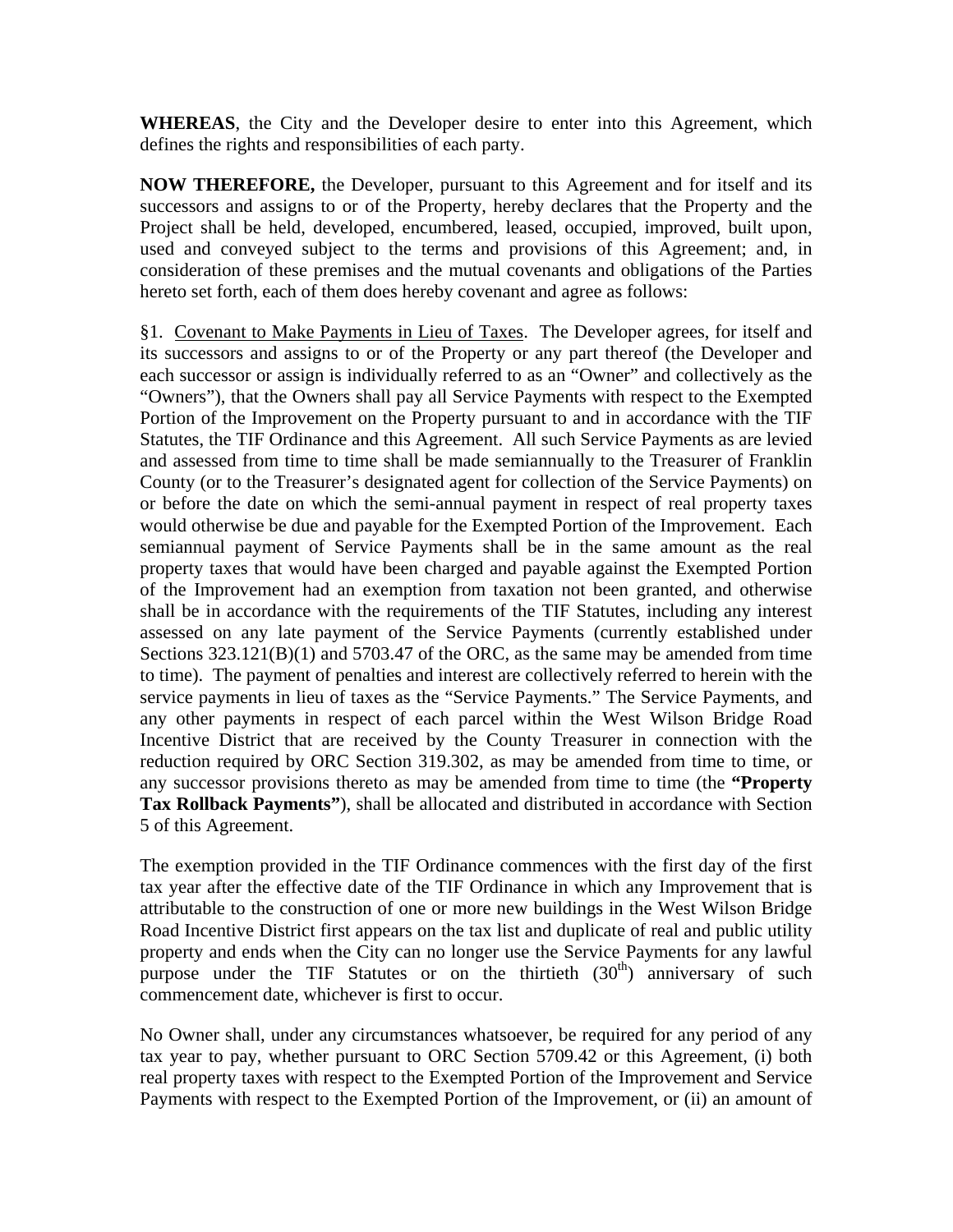Service Payments in excess of that amount of real property taxes that would otherwise be payable during such period had the Exempted Portion of the Improvement not had an exemption from taxation.

Notwithstanding the current configuration of the Property, the parties acknowledge for all purposes of this Agreement that, without affecting or changing the area comprising the Property, those parcels within the Property may change from time to time in number, area and designation. The City acknowledges that the Owner may subdivide the Property in accordance with applicable laws and regulations. Notwithstanding any other provision of this Agreement, the City agrees (i) that each subsequent Owner's responsibility under this Agreement, including but not limited to responsibility for payment of Service Payments, is limited to that part or parts of the Property owned by such Owner and the Service Payments applicable to such part or parts of the Property, and (ii) that upon conveyance of the Property or any part thereof, provided that the Owner includes in all recorded or recordable documents conveying said Property, the legal responsibility and obligation of the new Owner to make Service Payments (as required herein) as a condition of ownership, the prior Owner shall then have no responsibility for Service Payments applicable to the period after the date of conveyance with respect to the conveyed property. Notice of sale, and copies of all recorded documents related to transferring the obligations hereunder, shall timely be provided to the City by the Owner (transferor).

It is intended and agreed, and it shall be so provided by the Developer, as Owner, in the deed conveying any portion of the Developer**'**s Property to any other entity or in a Declaration filed and of record in the Franklin County Recorder's Office (the **"Declaration"**), that the covenants provided in this Section shall be covenants running with the land and that they shall, in any event and without regard to technical classification or designation, legal or otherwise, be binding to the fullest extent permitted by law and equity, for the benefit and in favor of and enforceable by the City, whether or not this Agreement remains in effect or whether or not such provision is included by the Developer, as Owner, in any succeeding deed to the Developer**'**s successors and assigns. It is further intended and agreed that these agreements and covenants shall remain in effect for the full period of exemption permitted in accordance with the requirements of the TIF Statutes and the TIF Ordinance.

By no later than tax year 2016 (i.e., tax lien date January 1, 2016), the Parties agree to cooperate with each other and any other necessary parties to ensure that the total true value of real estate comprising the Project (i.e., total true value is the base true value plus the increase in the true value) is at least Eighteen Million Three-Hundred Fifty Thousand Dollars (\$18,350,000), with cooperation between the Parties to potentially include the filing of complaints or counter-complaints with the Franklin County Board of Revision and through other informal discussions with the Franklin County Auditor.

The obligations of the Developer under this Agreement are contingent on acquisition of the Property by the Developer.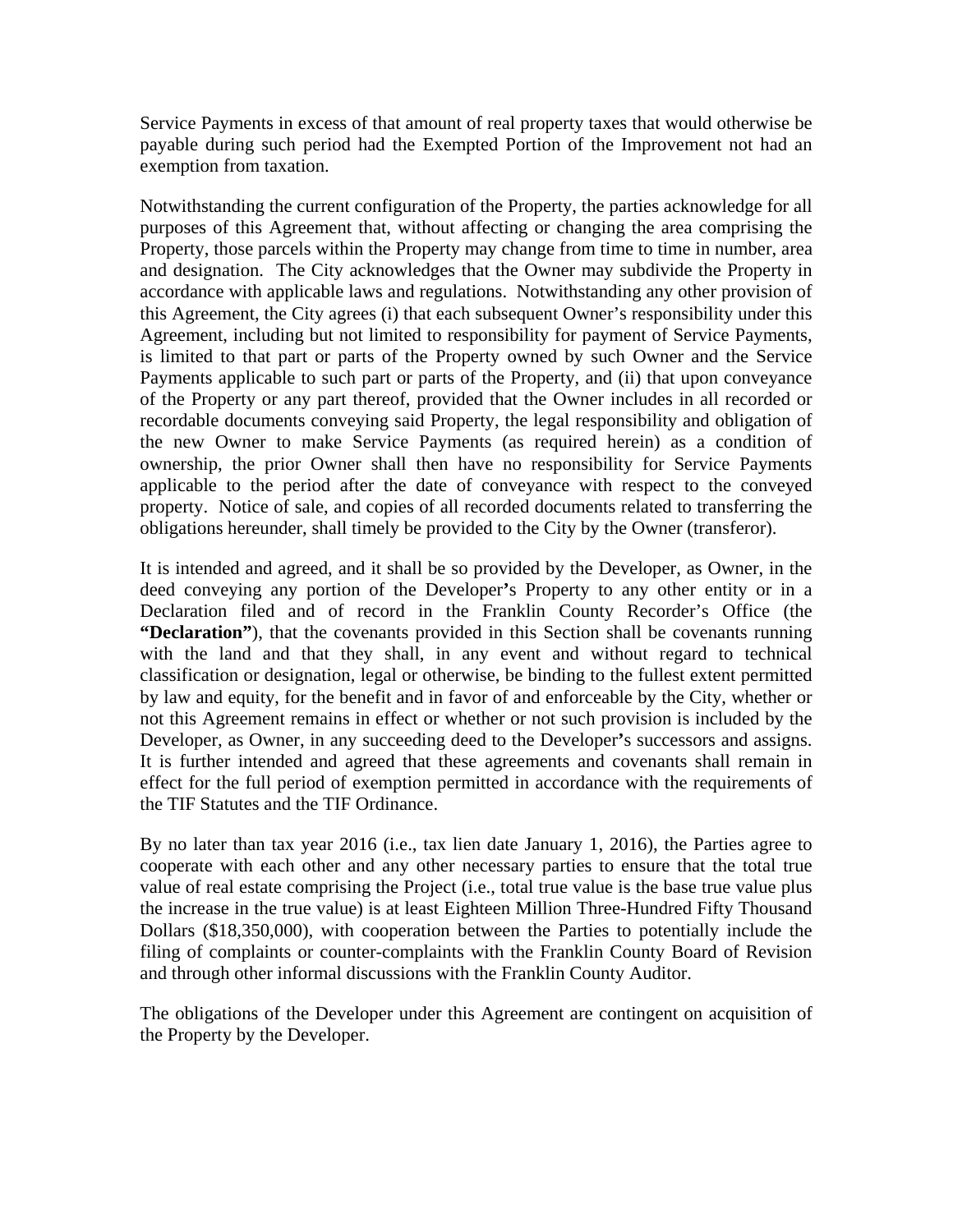§2. Priority of Service Payments. By its execution hereof, the Developer, as Owner, on behalf of itself and subsequent Owners, hereby grants to the City a continuing lien on the Property as security for the timely payment of the Service Payments in accordance with the TIF Statutes, the TIF Ordinance and this Agreement, which lien shall have the priority stated in ORC Section 5709.91.

§3. Exemption Applications. In respect of portions of the Property owned by the Developer at the time of the filing described in this Section 3, the Developer agrees and consents to the City preparing and filing all necessary applications and supporting documents to obtain the exemption from real property taxation for the Exempted Portion of the Improvement authorized by the TIF Statutes and the City (including, but not limited to, the Developer signing the Ohio Department of Taxation DTE Form 24, filed with the County Auditor, with its consent that the City execute that form). The Developer, on behalf of itself and each subsequent Owner, agrees that it shall assist and cooperate with the City, and that it shall cause each subsequent Owner by deed or declaration to assist and cooperate with the City, in the preparation and filing by the City of such applications and supporting documents that are necessary to enable the City to collect Service Payments thereunder, and the Developer and each Owner shall cooperate with the City in connection with the preparation and filing of the initial and any further applications required to accomplish that purpose, and will not undertake any acts which would prohibit, prevent, delay or hinder the City from obtaining the Service Payments hereunder.

§4. Covenants to Run With the Land. It is intended and agreed that the covenants of the Developer as Owner in Sections 1, 2 and 3 hereof shall be covenants running with the land and that they shall, in any event and without regard to technical classification or designation, legal or otherwise, be binding to the fullest extent permitted by law and equity, for the benefit and in favor of, and enforceable by, the City against the Property, the Project and the Owners. It is further intended and agreed that such covenants shall remain in effect for the full period of exemption provided in accordance with the requirements of the Statutes, the TIF Ordinance enacted pursuant thereto and the Agreement. It is further agreed by the Developer, as Owner, that all such covenants, whether or not such provisions are included by any Owner in any deed to such Owner's successors and assigns, shall be binding upon each Owner and shall be enforceable by the City in the manner provided herein.

In amplification of, and not in restriction of, the provisions of this Section 4, it is intended and agreed that the City and its respective successors and assigns shall be deemed a beneficiary of the covenants provided herein. Such covenants shall run in favor of the City for the entire period of the exemption provided by the TIF Ordinance and the TIF Statutes, without regard to whether the City has at any time been, remains or is an owner of any land or interest therein, to which such covenants relate. The City shall have the right in the event of any breach of any covenant herein contained, to exercise all of the rights and remedies, and to maintain all actions or suits at law or in equity or in other proper proceedings, to cure such breach, to which it or any other beneficiaries of such covenant may be entitled.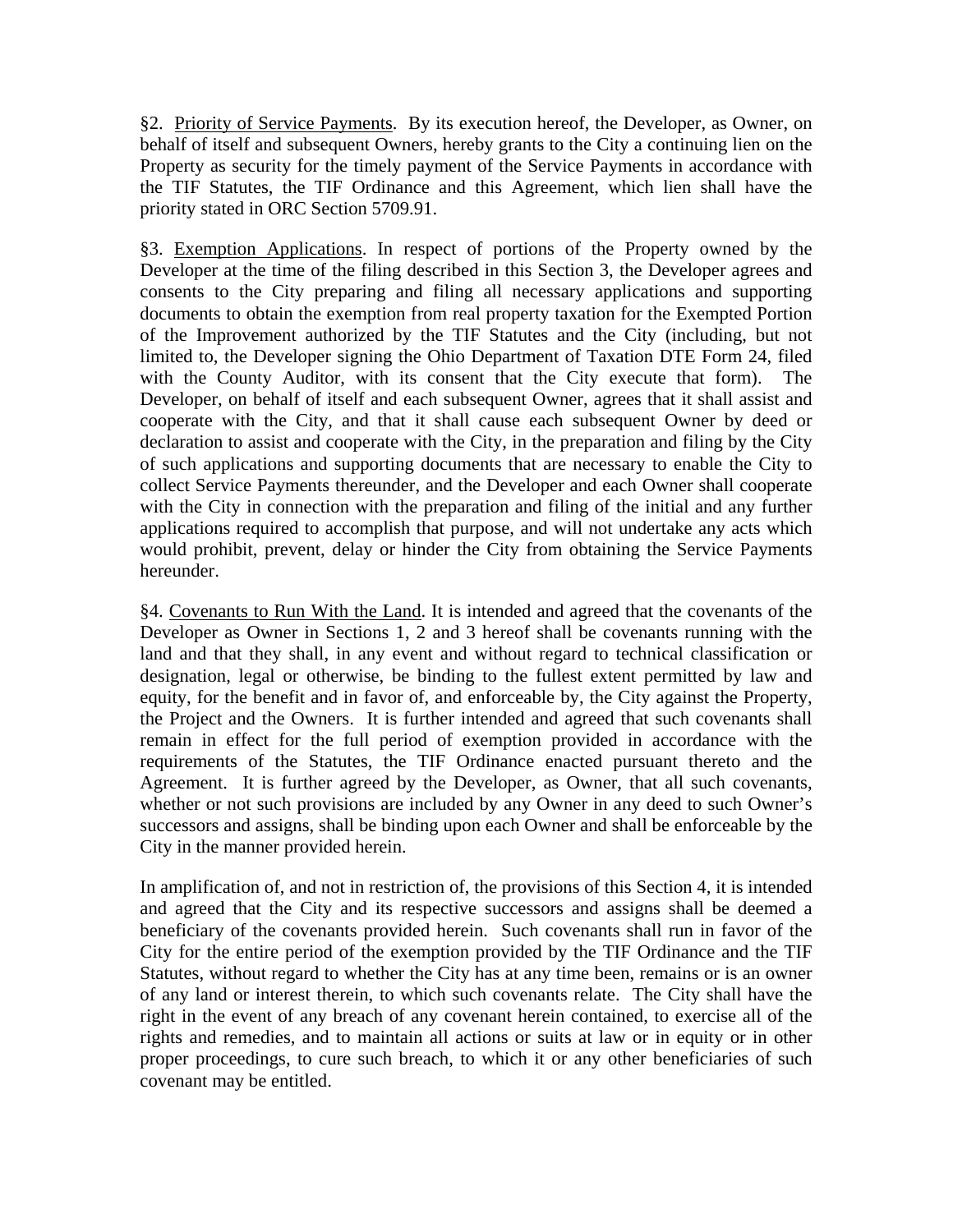The Developer further agrees for itself and any Owners, that all agreements, covenants, rights, duties, remedies and obligations of the Developer and of the City, and their respective successors and assigns, set forth in this Agreement, shall be binding upon them and their respective successors and assigns, which Agreement shall survive any recording and shall be valid and enforceable by and against the parties referred to in this Agreement, in accordance with the terms and provisions contained therein. Any agreement or covenant referred to in this Agreement as being a covenant running with the land, shall run with the land and be valid and enforceable by and against the parties referred to herein, in accordance with the terms and provisions thereof.

The City agrees that upon expiration of the period of exemption as that period is defined in this Agreement and the TIF Ordinance, and fulfillment of the obligations of the Developer and any subsequent Owner(s) under this Agreement with respect to each portion of the Property owned by such Owner, the City will, upon request by an Owner, execute and deliver to the Owner a recordable instrument evidencing that the obligations under this Agreement (and under any deed or Declaration) with respect to the portions of the Property owned by the Owner are fully satisfied and that the Owner and such property are released from all further obligations under this Agreement (and under any deed or Declaration).

§5. Use of TIF Payments. The Developer and the City agree that all Service Payments and Property Tax Rollback Payments related to any Improvement when received by the City shall be deposited in the TIF Fund, as required by ORC Section 5709.43. The TIF Fund shall be an account maintained in the custody of the City and shall receive all distributions required to be made to the City.

All Service Payments and Property Tax Rollback Payments shall first be used by the City to: (i) first pay the City's customary and reasonable costs related to the exercise of its rights and the discharge of its obligations under the TIF Statutes, the TIF Ordinance and all other related laws, agreements and undertakings, (ii) second make any payments to the County Commissioners to compensate the Franklin County Social Service Agencies as described in the Franklin County Compensation Agreement. After such payments are made, the City may then use Service Payments and Property Tax Rollback Payments to pay for the cost of the Public Infrastructure Improvements, and then thereafter, for any lawful purpose. The TIF Fund shall remain as an account in existence so long as such Service Payments and Property Tax Rollback Payments are collected and used for the aforesaid purposes, after which time the TIF Fund shall be dissolved and any surplus funds remaining therein shall be transferred to the City's general fund, all in accordance with ORC Section 5709.43.

§6. Developer's Grant of Easements. The Developer, as Owner, hereby covenants to grant at no cost such temporary and permanent easements on the Developer's Property to the City that are necessary for the City to maintain, operate and repair the Public Infrastructure Improvements as they may be reasonably requested by the City, to the extent that such temporary and permanent easements have not been granted to the City by the Developer's plat. The City shall be responsible for preparation of any documents required for such easements that are not conveyed to the City by the Developer's plat.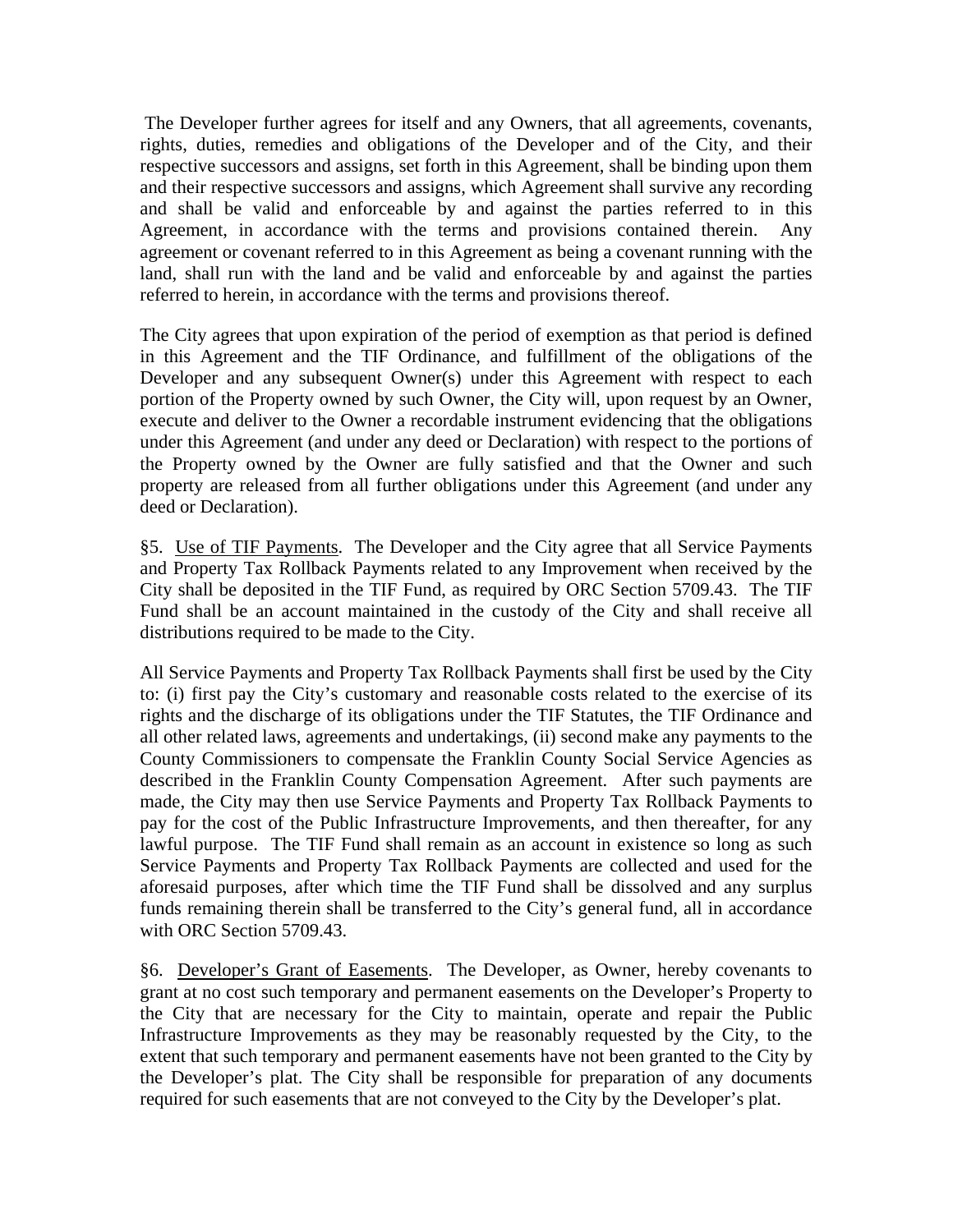§7. Non-Discrimination Requirements. During the performance of this Agreement, Developer agrees that Developer, its contractors, employees and agents, will not discriminate against any employee or applicant for employment because of race, color, religion, sex, military status, national origin, disability, age, or ancestry, which employee or applicant for employment is qualified and available to perform the work to which the employment relates. Developer will ensure that applicants and employees are treated during employment without regard to their race, color, religion, sex, military status, national origin, disability, age, or ancestry**,** including, but not limited to, the following: employment, upgrading, demotion, or transfer, recruitment or recruitment advertising; layoff or termination, rates of pay or other forms of compensation; and selection for training, including apprenticeship. Developer agrees to post in conspicuous places, available to employees and applicants for employment, notices to be provided by the contracting officer setting forth the provisions of this non-discrimination clause.

§8. Agreement Binding on Parties; No Personal Liability. All covenants, obligations and agreements of the Developer and the City contained in this Agreement shall be effective to the extent authorized and permitted by applicable law, and shall be binding upon and inure to the benefit of the successors and assigns of the parties hereto. No such covenants, obligation or agreement shall be deemed to be a covenant, obligation or agreement of any present or future member, officer, agent or employee of the City in other than their official capacity or of any individual person who is an officer, member, director or shareholder of the Developer other than in their capacity as an officer, member, director or shareholder, and neither the members of the City Council nor any City official executing this Agreement or any individual person executing this Agreement on behalf of the Developer, shall be liable personally by reason of the covenants, obligations or agreements of the Developer or the City contained in this Agreement.

§9. Notices. All notices, requests, demands and other communications between the Parties required or permitted to be given under this Agreement shall be deemed to have been duly given if in writing and (i) delivered personally, (ii) deposited in the United States Mail by registered or certified mail, postage prepaid, or (iii) sent by any nationally recognized courier delivery service, and addressed as follows:

If to the City:

Matthew H. Greeson City Manager, City of Worthington Municipal Building 6550 North High Street Worthington, Ohio 43085

With a copy to:

Pamela A. Fox Director of Law, City of Worthington 370 Highland Avenue Worthington, Ohio 43085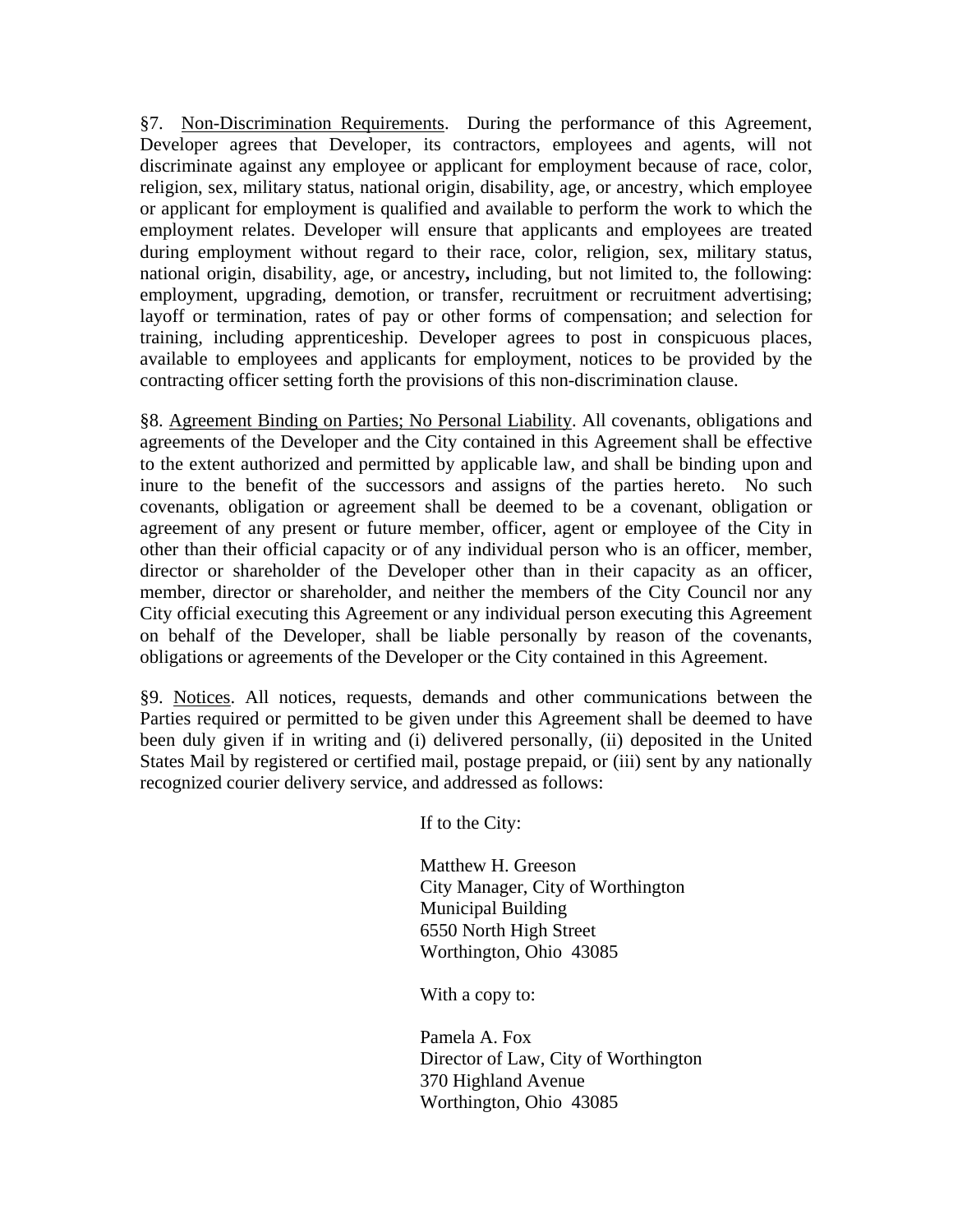If to the Developer:

Nelson Yoder Crawford Hoying Development Partners 555 Metro Place North, Suite 600 Dublin, Ohio 43017

With a copy to:

Emmett M. Kelly Frost Brown Todd One Columbus, Suite 2300 10 West Broad Street Columbus, Ohio 43215-3484

Any party may change the address and/or persons to which notices are to be addressed by giving the other party notice in the manner stated herein.

§10. Complete Agreement. All present negotiations, considerations, representations and understandings between the Parties as to the implementation of the exemptions authorized by the TIF Ordinance and the subject matters of this Agreement are incorporated herein. This Agreement may only be amended by a written instrument duly authorized and executed by the parties hereto, and subject to authorization by the Worthington City Council, if required.

§11. No Third Party Beneficiaries. None of the provisions of this Agreement or any document contemplated hereby is intended to grant any right or benefit to any person or entity that is not a party to this Agreement.

§12. Governing Law. This Agreement shall be governed exclusively by and construed in accordance with the laws of the State of Ohio.

§13. Severability. If any provision in this Agreement or any portion thereof shall be invalid or unenforceable for any reason, such invalidity or lack of enforceability shall not affect the validity or enforceability of any other provision or portion thereof. To the extent an interpretation of a provision or a portion thereof can be made which will make it valid or enforceable, the Parties agree that the interpretation making it valid or enforceable should be chosen.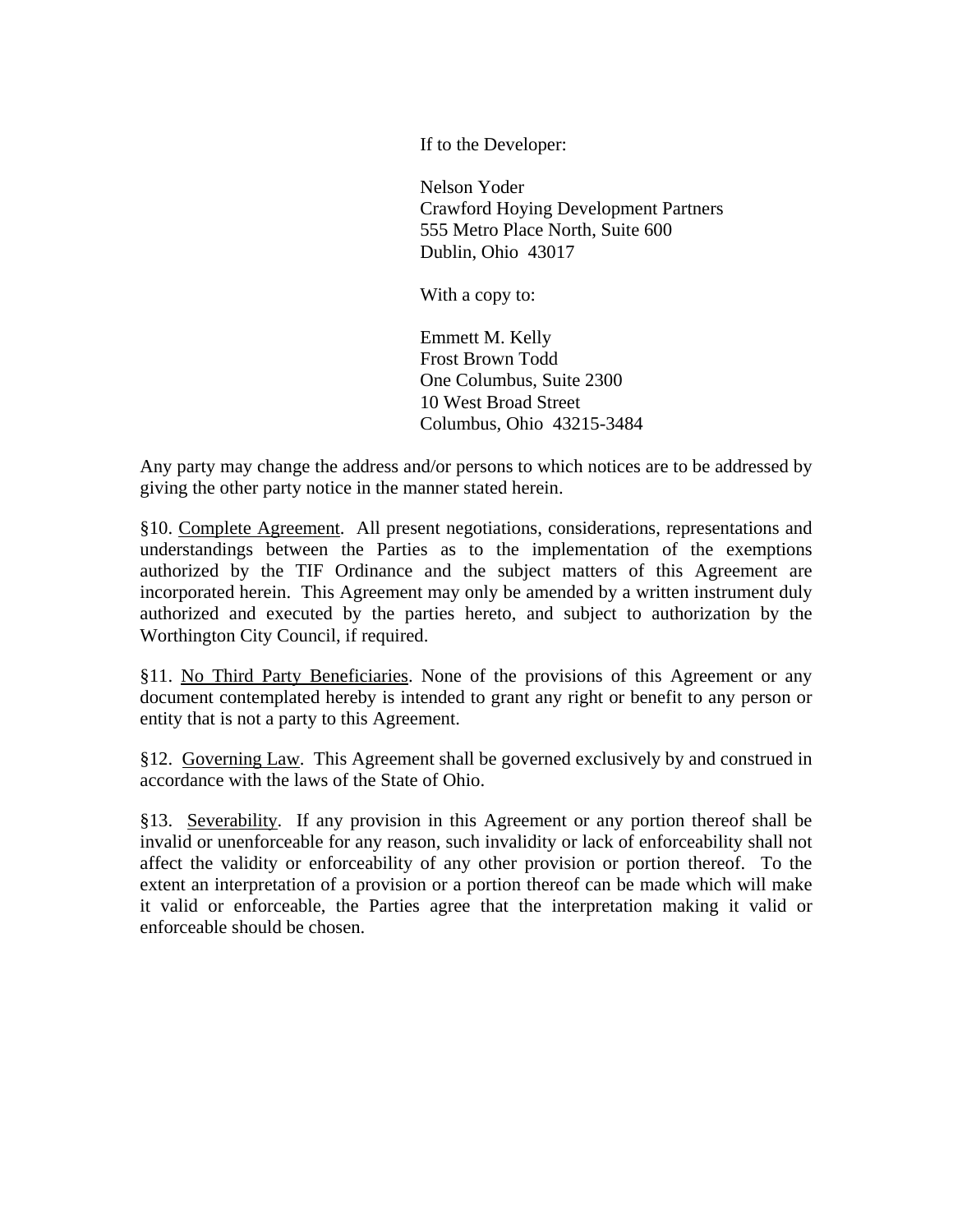**IN WITNESS WHEREOF,** the City and the Developer, each by a duly authorized representative, have caused this Agreement to be executed on this \_\_\_\_\_ day of  $\frac{1}{2013}$ .

#### CRAWFORD HOYING DEVELOPMENT PARTNERS, LLC

 $(Name)$ 

 $By \frac{N}{N} \frac{1}{N}$  (Title)

#### THE CITY OF WORTHINGTON

By\_\_\_\_\_\_\_\_\_\_\_\_\_\_\_\_\_\_\_\_\_\_\_\_\_\_\_\_\_\_\_\_\_\_\_\_

Matthew H. Greeson, City Manager

Approved as to form:

 $By$ 

Pamela A. Fox, Director of Law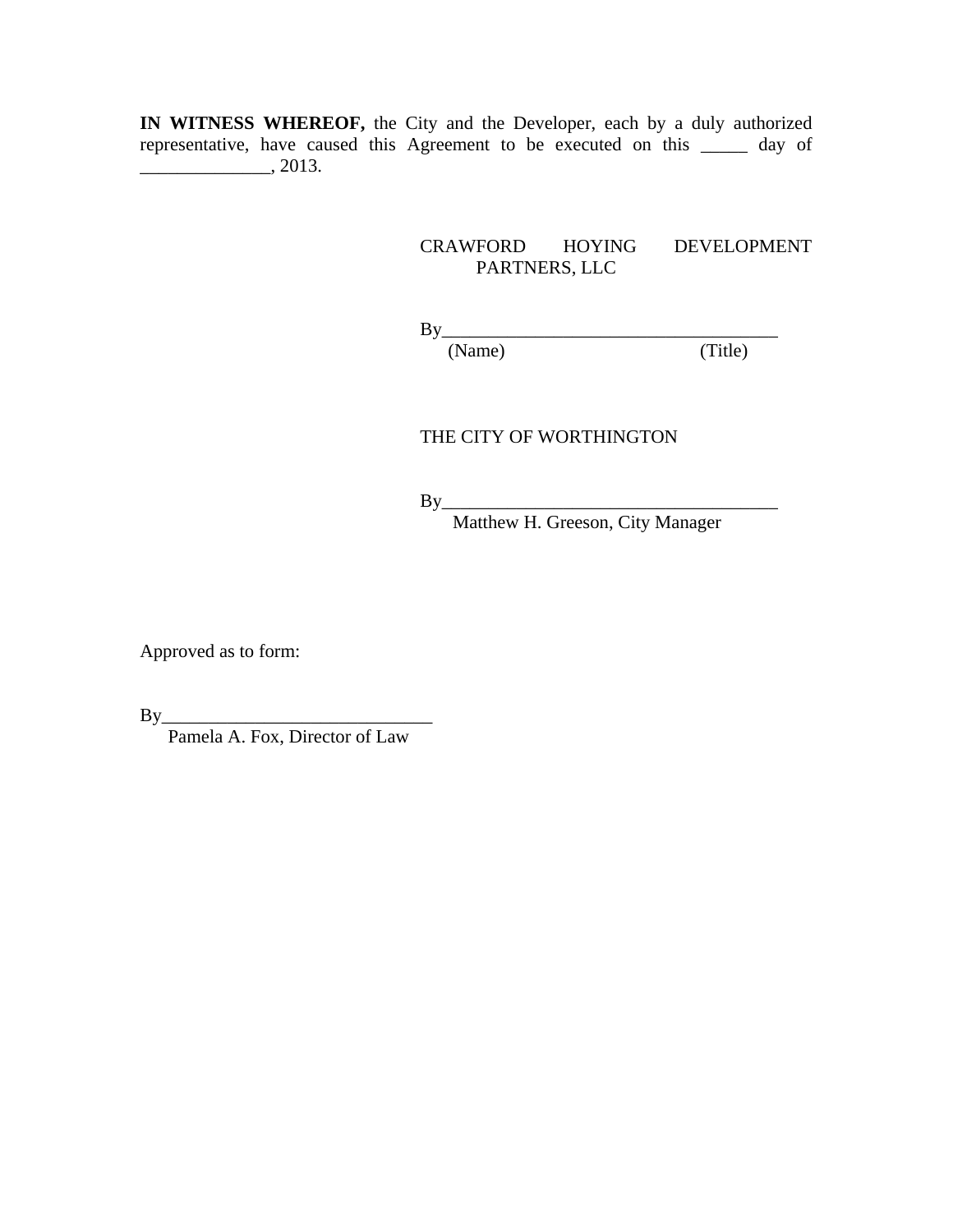#### Exhibit "A"

#### Property Description

 Real property located at 160 West Wilson Bridge Road, Parcel No. 100-005595- 00, and as that real property is set forth as Lot 1 in the Final Plat prepared under Case No. SUB 03-12, Drawings No. SUB 03-12, dated March 29, 2013, attached hereto and incorporated herein, and which such property is collectively enclosed in single, continuous boundary, in Worthington, Franklin County. This Property shall include any purported subdivisions of the enumerated parcel.

This real property may be identified by such Parcel Number as may be reassigned by the Franklin County Auditor and street address as assigned by the City of Worthington.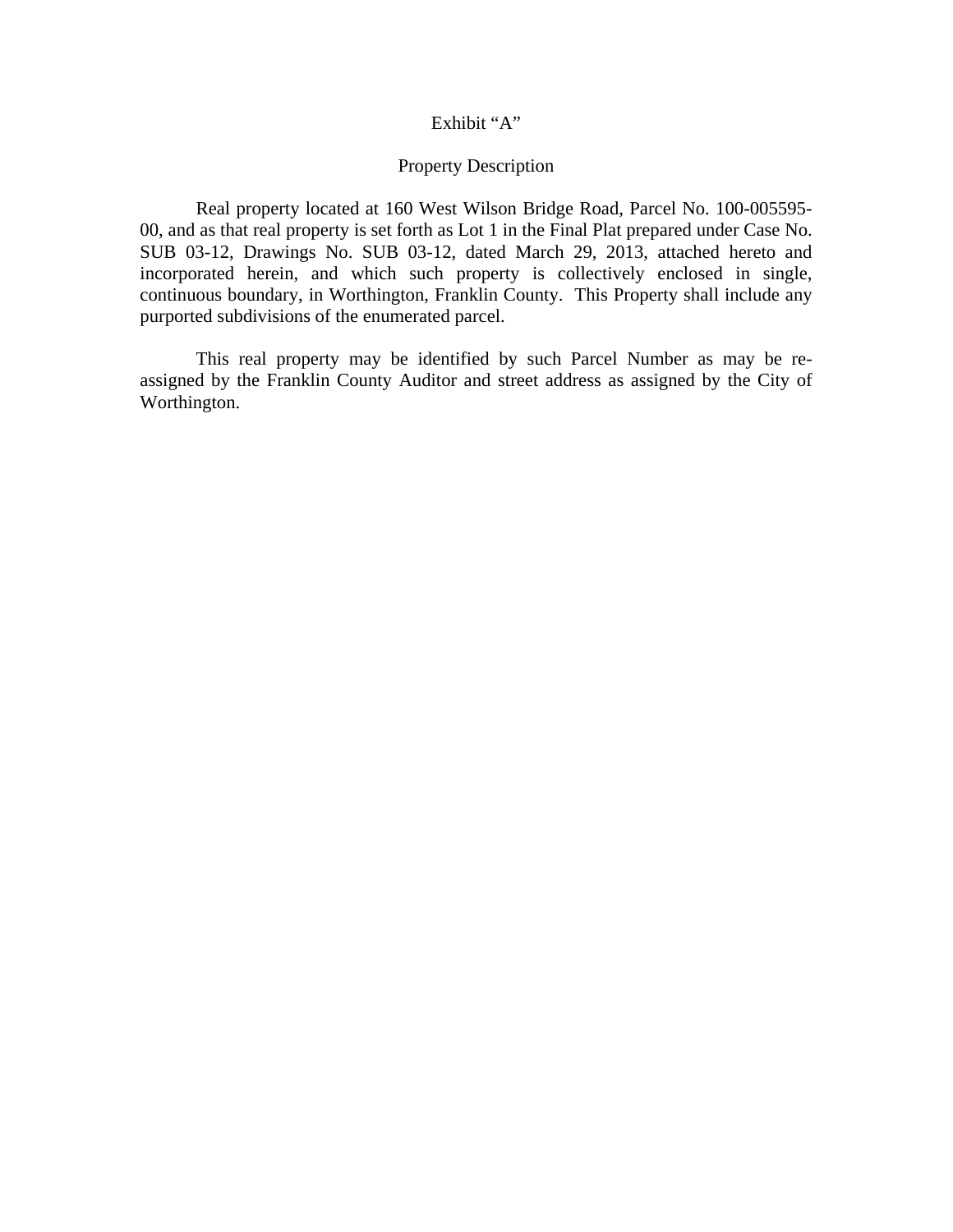# **SHOPS AT WORTHINGTON PLACE**

(BEING A RESUBDIVISION OF LOT 2 OF WORTHINGTON MALL SUBDIVISION. P.B. 109. P. 85 AND LOT 4 OF WORTHINGTON SQUARE, P.B. 57, P. 40)

> SITE 电监理

CITY OF WORTH? DRAWING NO.

DATE  $3/29$ 

LOCATION MAP AND BACKGROUND DRAWING SCALE: 1" = 1000"

#### SERVEY DATA:

NANTS OF BEARINGS. The bootings above on this plot we hadd on the China State Figs. Using the constant  $\mu_0$  are the State (1983) and bootings of planes in the State state of the state of the state of the state of the st

SOURCE OF BATA: The searces of recorded survey data<br>estimated in breplan and test of this plat are the numerical of the<br>Raumder's Office, franklin County, Obie,

IRON PINS from Pins where industed heroes, unless states otherwise redsel, are to be set and are too paper. We<br>recently free independent states of the state of the state of the state of<br>paper plane of the state of the stat

DE CHARLES MARKETINE (Framework interlays, where we have a spectral of the system of the system of the system of the system of the system of the system of the system of the system of the system of the system of the system



We do hereby retify that as how surveyed the premium, prepared the estatement plut, and that and the predict difference are in flast and

Professional Sundger No. 6250

SUNDED & PLATED



Senator in the State of Claus, Courty of Tauxida, Cay, of Week<br>mass haige is the State of Claus Claus (Senator In the State of the State of<br>the State of the State of the State of the State of the State of the State<br>of the

The undersigned, WORTHINGTON SQUARE VENTURE, LLC, as Ohio Strick in this contribution of the position of the position of the position of the position of the position of the position of the position of the position of the

 $\label{thm:main} There exists an operator of, where in the case of the plot, for the overtransition equation and minimum and minimum of pathly and given by the two-  
tion of the group, and the two-  
formal value of the group, the  $in$  or   
the group of the group, the problem is an arbitrary constant. If the case is an isomorphism and the case of the cycle of the$ comercione to ati<br>Islavision voluntu

In Winness Whereof, WANTURE, LLC, as One linear lighting company, has noted that the SQUARE VENTURE, LLC, as One linear lighting company, has

 $W$ 

Sizont and Acknowledged in the presence of:

WORTHINGTON SQUARE<br>VENTURE, LLC.<br>an Ohio limited liability energiesy

STATE OF OHIO<br>COUNTY OF FRANKLIN mi

 $\label{thm:main} \begin{array}{c} \mbox{fiffter\ } m, \hbox{ $a$-Nowp\ } \mbox{Paffin is and for mid fluid; givenably smooth AATTEAC A CAL, AIAA, VocF of (real) and L and Uocdfingous of WOCFTBAC VCSCAS (QCA) and Vcoffed by a  
group, sAtra, a. O4a, and Gocdfingous, a  
has a density and a factor of the two groups of the two groups of the two groups of OAC. VCSCTUF, I, I, C, , \hbox{ $a$- Ode b in timeal fielding of the two groups.} \end{array}$ myany, for the uses and purp

In Witness Thereof, I have been too set my band and affined my official and this day of  $-39.1$ 

vol.thir dep of Director of Engineering Worthington, Ohio City Monager, Worthington Ohio In witness thereof, I have herearmany band and affined my and<br>c day of Clet of Council Warthington, Ohio  $20 \begin{array}{l} \mbox{In addition of}\quad \quad \ \ \, \mbox{and}\quad \quad \ \ \, \mbox{and}\quad \quad \ \ \, \mbox{and}\quad \quad \ \ \, \mbox{and}\quad \quad \ \, \mbox{and}\quad \quad \ \, \mbox{and}\quad \quad \ \, \mbox{and}\quad \quad \ \, \mbox{and}\quad \quad \ \, \mbox{and}\quad \quad \ \, \mbox{and}\quad \quad \ \, \mbox{and}\quad \quad \ \, \mbox{and}\quad \quad \ \, \mbox{and}\quad \quad \ \, \mbox{and}\quad \quad \ \, \mbox{and}\quad \$ Franklin County, Ohio

Auditor.

Deputy Andrer. Franklin County, Ohio

Clerk, Musicipal Plassing Communities

Worthington, Ohio

 $\begin{minipage}{0.9\linewidth} \begin{minipage}{0.9\linewidth} \textbf{Answer:} & \textbf{44:} & \textbf{46:} & \textbf{47:} \\ \textbf{29:} & \textbf{29:} & \textbf{49:} & \textbf{40:} \\ \textbf{20:} & \textbf{40:} & \textbf{41:} & \textbf{42:} \\ \textbf{41:} & \textbf{42:} & \textbf{43:} & \textbf{45:} \\ \textbf{45:} & \textbf{46:} & \textbf{47:} & \textbf{48:} \\ \textbf{47:} & \textbf{48$ 

File No.

Deputy Recorder Franklin County, Ohio MacHook Pages

Remodes

**CITY COUNCIL** 

**Excelled Covers, Clair** 

PLANNING & ZONING APPROVAL ORDINANCE JIO, 07-2013 avended For au Fata DATE  $4/1/$ 12

**Tin fax**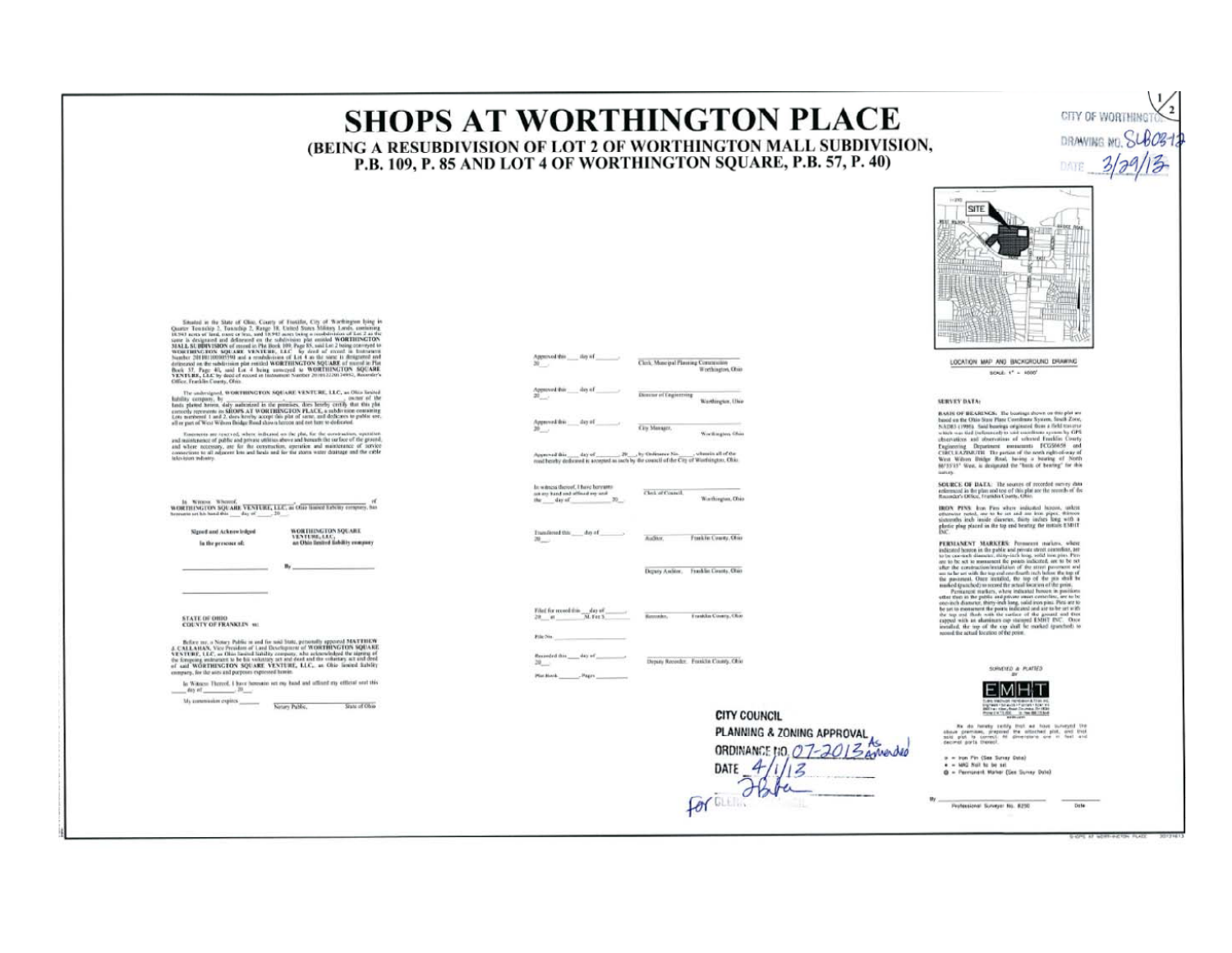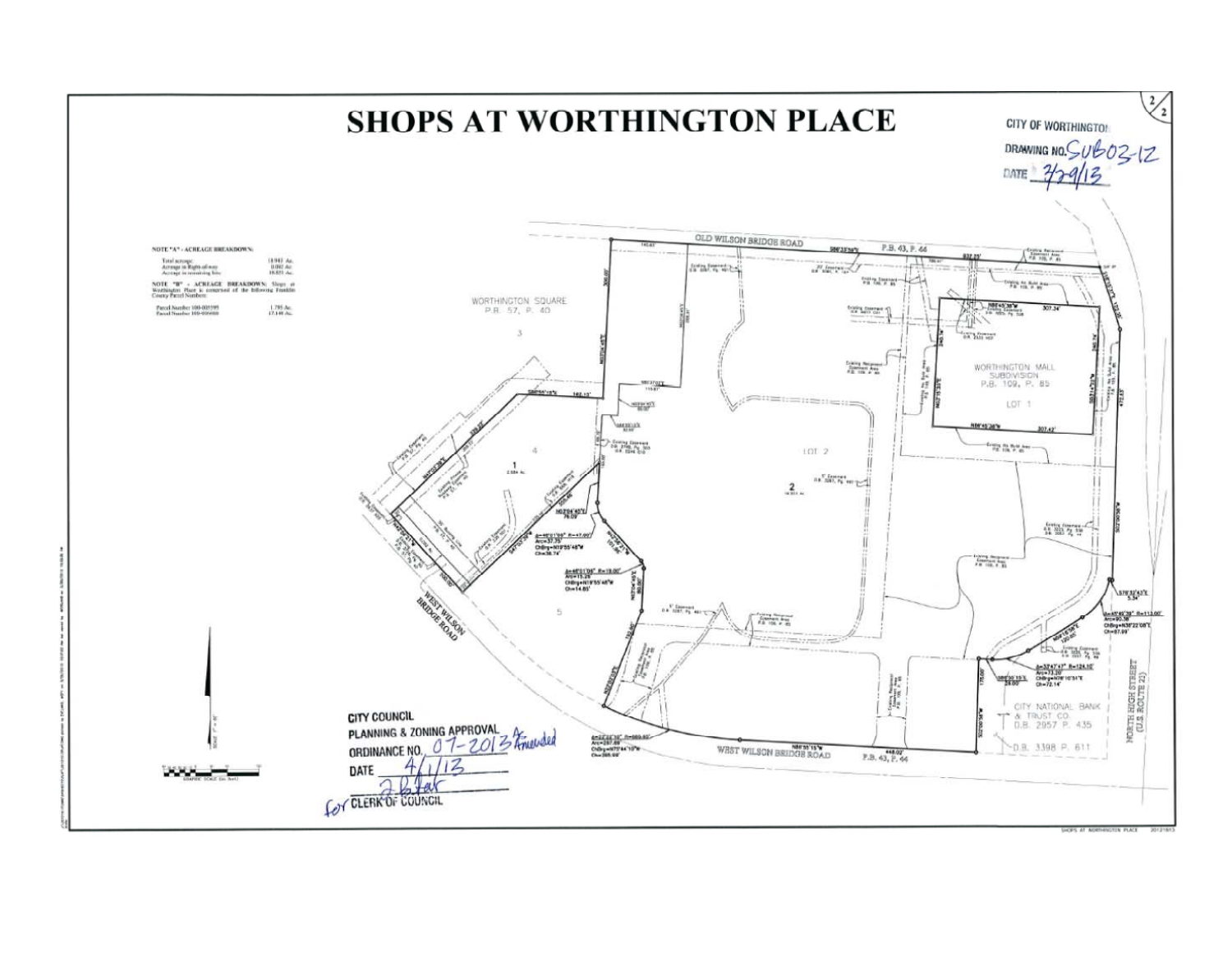### Exhibit "B"

## Scope of Work

Crawford Hoying Development Partners, LLC, and any related entity formed for the specific purpose of developing the Project defined below (collectively, the "**Developer**") proposes a mixed-use development project to occur on the rear parking lot behind the Shops at Worthington Place (on real property subdivided from the original Shops' parcel) and the former James Tavern site at 160 West Wilson Bridge Road, City of Worthington, Franklin County. Specifically, the Developer has drawn up plans that call for the following:

- o Building 1 Six stories on the former James Tavern site, comprised of at least 23,000 square feet of high-quality, Class A-grade commercial office space on the first two floors to be constructed at 160 West Wilson Bridge Road (the "**Office Premises**") and approximately 140 one, two, and three-bedroom apartment units, all on top of a twostory parking structure connected to and serving the Office Premises and the apartment units. The building is to be tiered, with five stories immediately fronting West Wilson Bridge Road, including the office space, and stepping up to six stories towards the rear of the site. The parking structure is to feature 283 spaces.
- o Building 2 Four stories on the under-utilized parking lot to the immediate northwest of the Shops. This facility is to be comprised of 59 apartments on four floors and a basement parking garage with 44 spaces reserved for the residents.

Buildings 1 and 2 collectively comprise the "**Project**."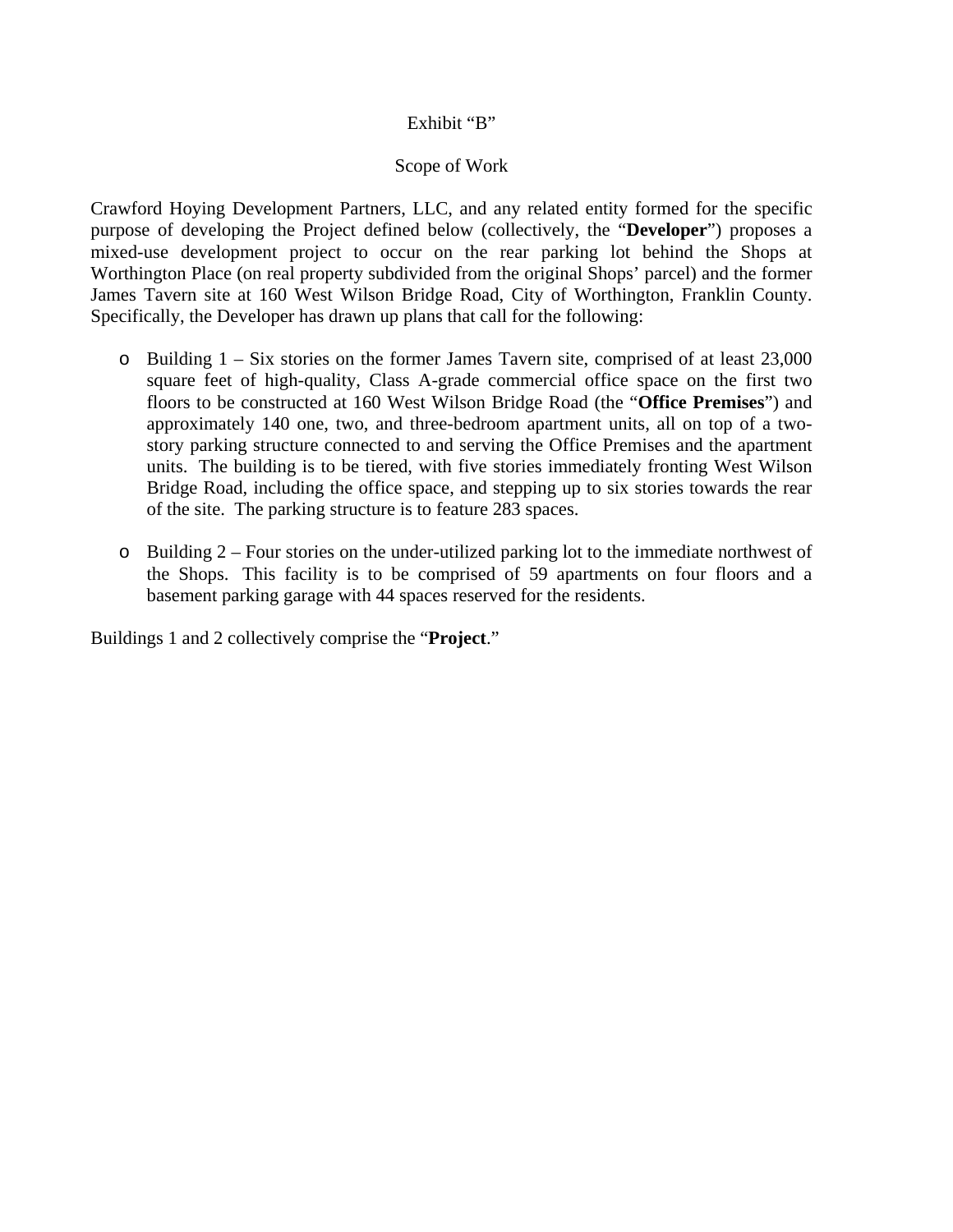#### Exhibit "C"

#### Public Infrastructure Improvements

 The Public Infrastructure Improvements include those planned and incurred under the City's Capital Improvements Plan and associated with the implementation of the Wilson Bridge Road Corridor Study, with such costs incurred in connection with real property located on, adjacent to, or bounded by Old West Wilson Bridge Road and West Wilson Bridge Road, City of Worthington, Franklin County.

 The costs of the Public Infrastructure Improvements are to include the installation of traffic signalization; construction of soft and hard-scape on the public rights-of-way, including planters, mast-arms and other aesthetic features; the acquisition of necessary real estate interests, together with all necessary appurtenances thereto; the construction of public roadways, sidewalks, curbs, driveways and trailways; utility relocation and conduit installation; and the related eligible costs associated therewith.

 The Public Infrastructure Improvements shall also include any other future improvements as may be designated by City Council to benefit or serve the Property.

 Public Infrastructure Improvements do not include housing renovations within the West Wilson Bridge Road Incentive District.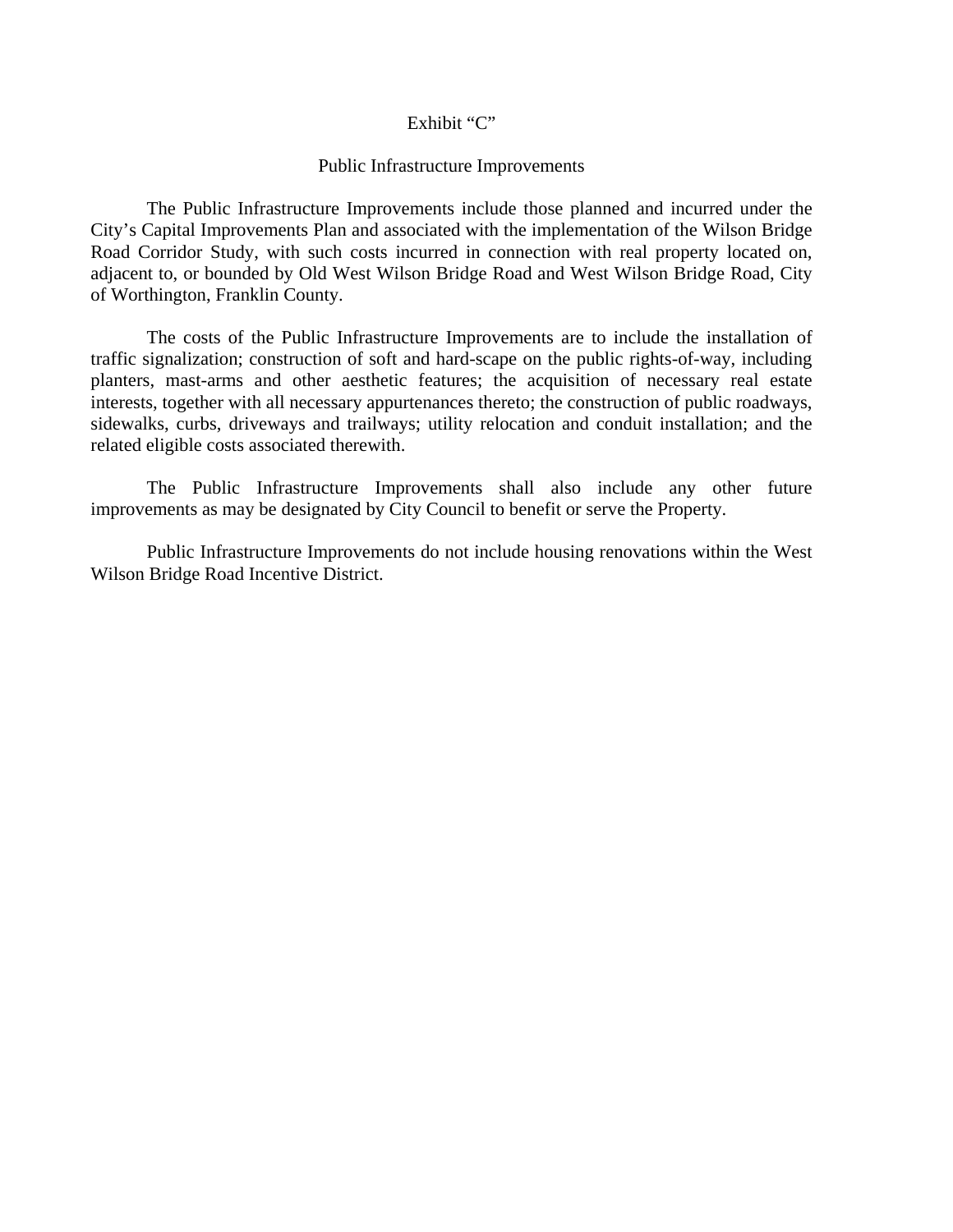## **EXHIBIT C**

# **CERTIFICATION BY CITY ENGINEER**

[This page left intentionally blank]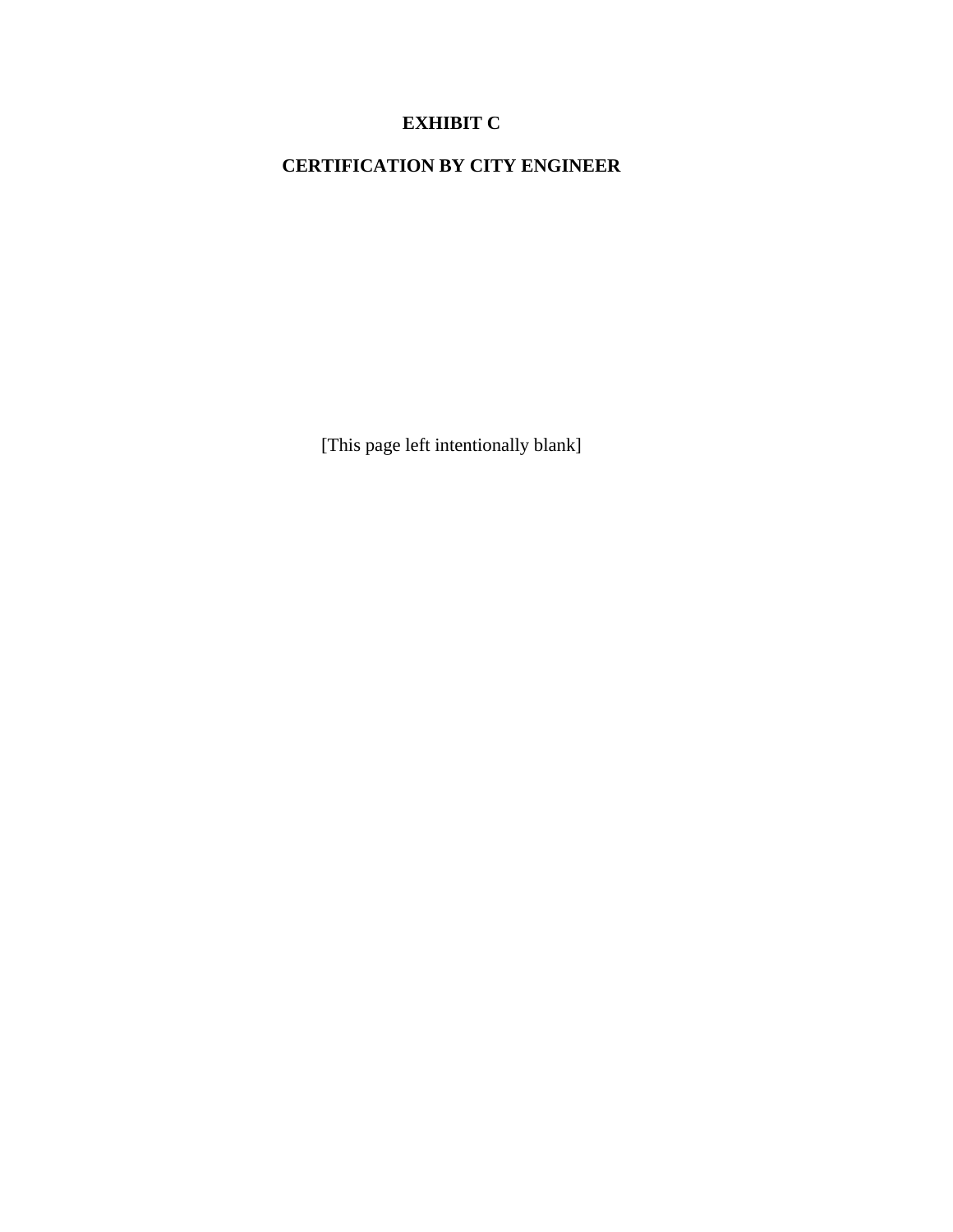

April 30, 2013

Jeffry Harris Economic Development Manager City of Worthington 6550 North High Street Worthington, Ohio 43085

#### Re: **Engineer's Certification**

Dear Mr. Harris:

This letter is being provided to certify that the public infrastructure serving a to-be-proposed incentive district tax increment financing (Incentive District TIF) area on West Wilson Bridge Road is inadequate to meet the development needs of the district. Specifically, the publicly owned and maintained roadway infrastructure currently in place is inadequate for purposes of serving existing, proposed and future development in and around the Incentive District TIF area. My certification of this inadequacy is in line with observations and development recommendations provided in the City's written Wilson Bridge Corridor Study adopted by City Council in June 2011.

As I understand it, the City is contemplating the creation of an Incentive District TIF enclosed by a continuous boundary and incorporating the recently subdivided northwest portion of 7227 North High Street and the entire parcel at 160 West Wilson Bridge Road (parcel no. 100-005595).

Pursuant to Ohio Revised Code §5709.40(A)(5)(f), and in my role as the City's Engineer, I am certifying that the public roadway infrastructure  $-$  as it exists today  $-$  is inadequate to serve the 415,000 square feet of commercial office space immediately surrounding the Incentive District TIF area, as well as the proposed 23,000 square feet of office space and 200 apartments inside the district. My certification regarding the roadway infrastructure is supported, in part, by a traffic analysis conducted for purposes of development within the district; the February 2013 study assigned a Level of Service F to the intersection of West Wilson Bridge Road and Old West Wilson Bridge Road.

Sincerely,

William W. Watterson, P.E. City Engineer



380 Highland Avenue | Worthington, Ohio 43085 | 614.431.2425 | worthington.org